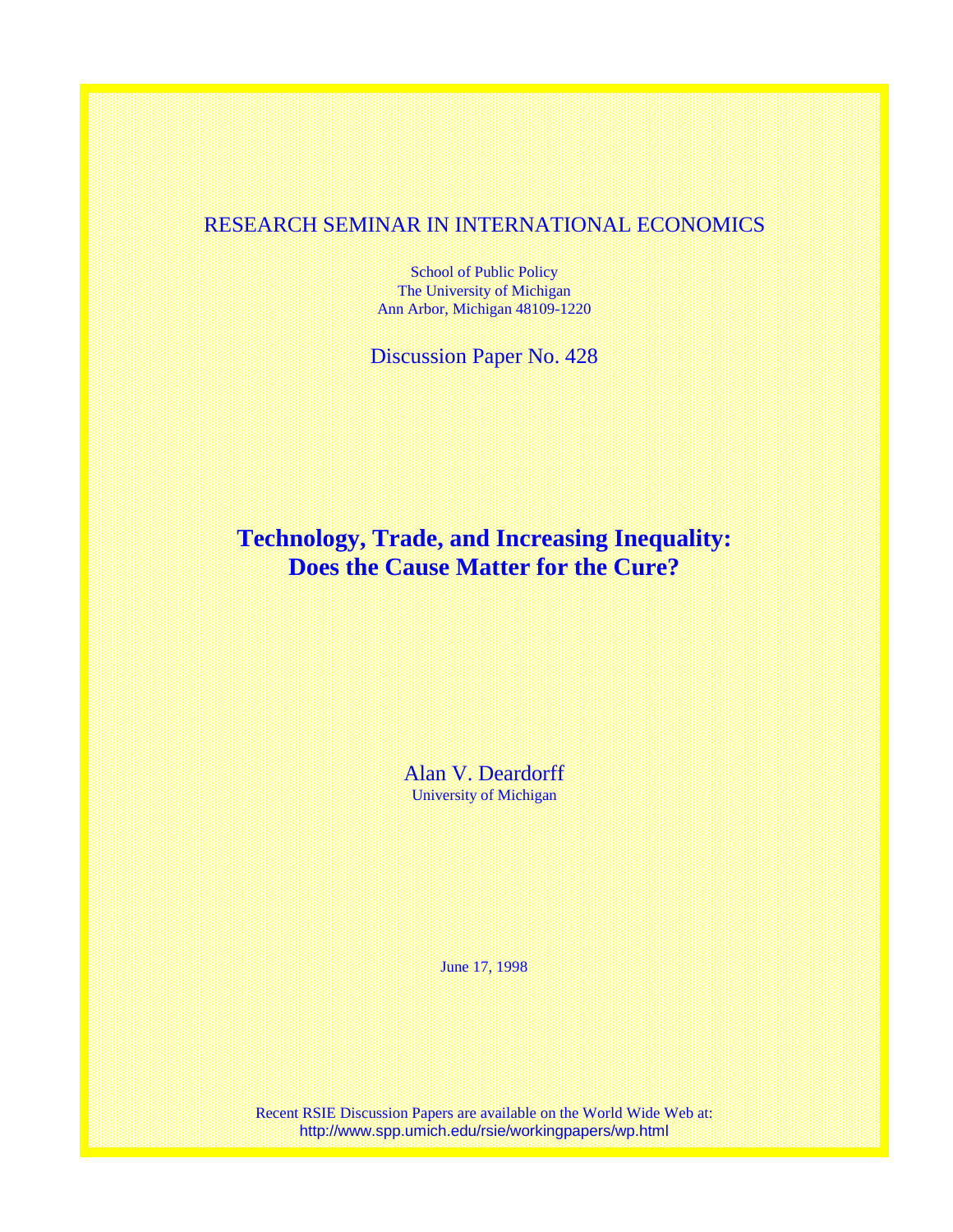# Technology, Trade, and Increasing Inequality: Does the Cause Matter for the Cure?

**Alan V. Deardorff**

**The University of Michigan**

June 17, 1998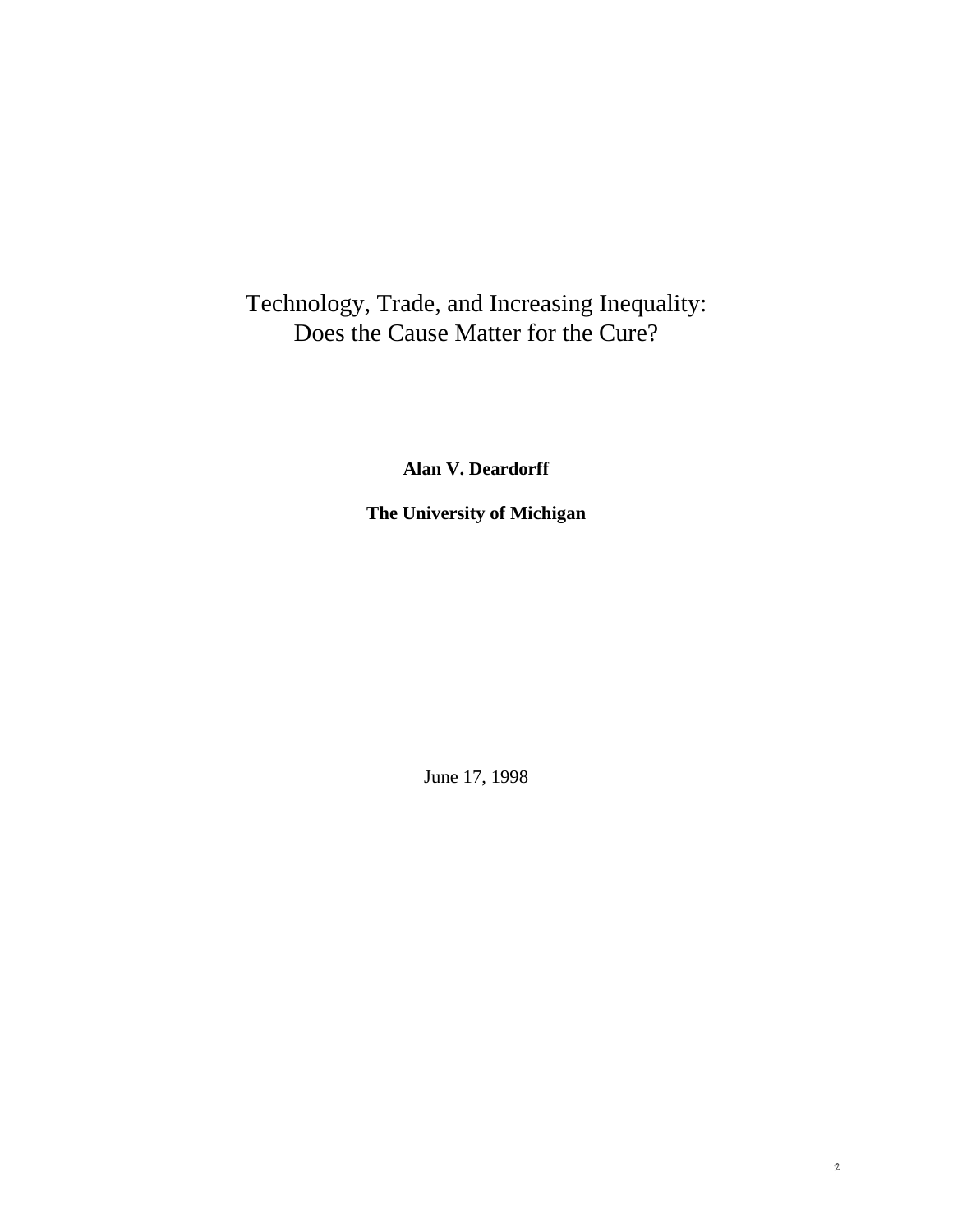Paper: ttw.doc

#### **ABSTRACT**

# Technology, Trade, and Increasing Inequality: Does the Cause Matter for the Cure?

#### **Alan V. Deardorff**

#### **The University of Michigan**

This paper addresses an issue that has received a great deal of attention in recent years, both from international trade economists and from labor economists: What has caused the relative wage of skilled labor compared to unskilled labor in the United States to increase through the 1980s and 1990s? Prime candidates for causing this change have been "trade" – the increased competition of U.S. workers with unskilled workers abroad – and "technology" – new products and processes that may have increased the productivity of skilled workers or skillintensive industries relative to their unskilled counterparts. The paper reviews what has happened to relative wages and the explanations that have been suggested. A brief look at the empirical evidence from this literature is suggestive, but hardly conclusive. But the paper then asks whether the answer to this question really matters. It turns out that the appropriate policies for dealing with this change in relative wages do not depend on whether the cause of the change has been trade or technology. The paper concludes with an argument about the first-best policy for dealing with the increased wage differential, but also with some skepticism that any policy at all is needed.

**Keywords:** Trade and Wages **Correspondence:** Inequality

Alan V. Deardorff **JEL Subject Code:** F1 Department of Economics University of Michigan Ann Arbor, MI 48109-1220

> Tel. 313-764-6817 Fax. 313-763-9181 E-mail: alandear@umich.ed http://www.econ.lsa.umich.edu/~alandear/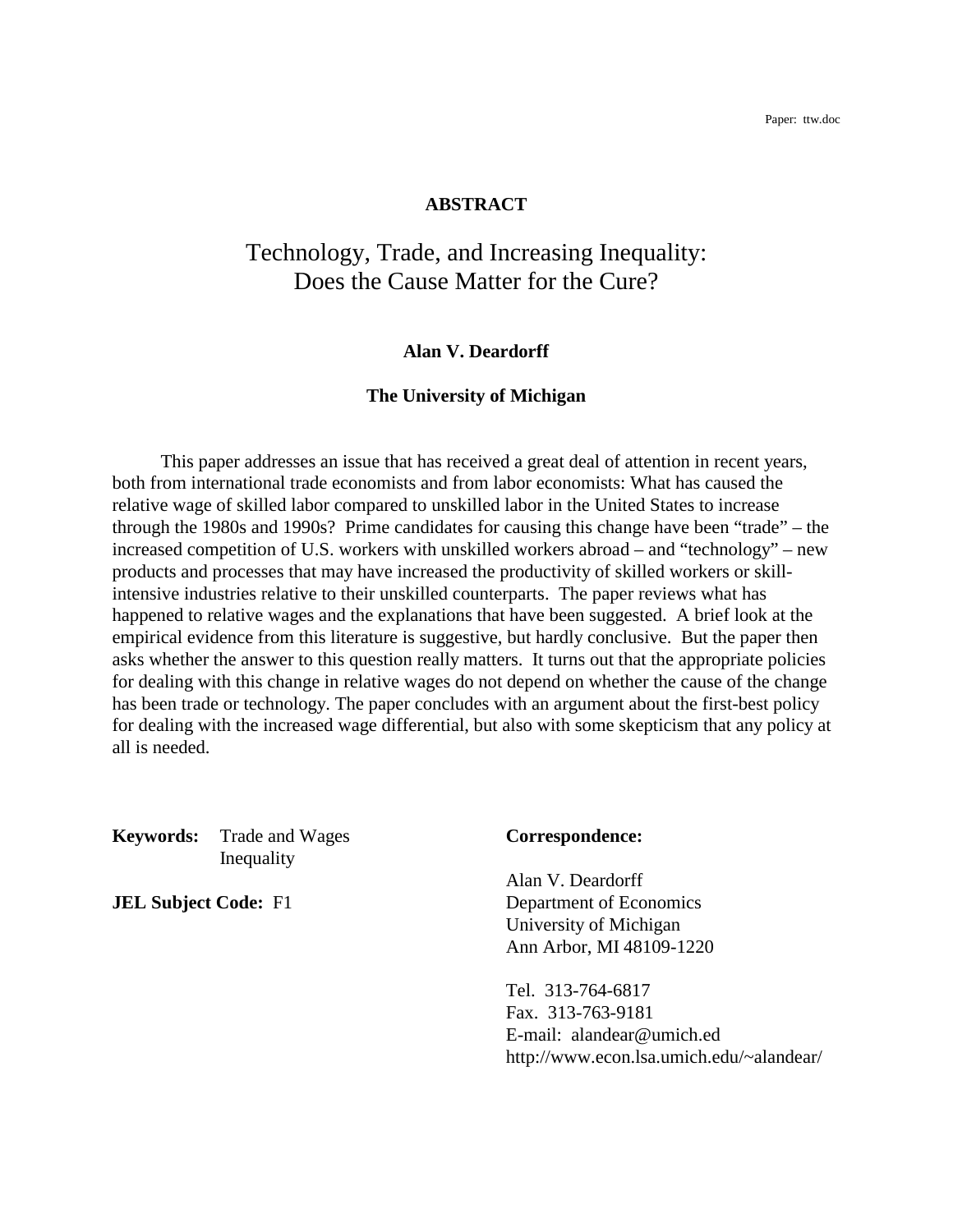# Technology, Trade, and Increasing Inequality: Does the Cause Matter for the Cure?**\***

### **Alan V. Deardorff The University of Michigan**

#### **I. Introduction**

 $\overline{a}$ 

Beginning in the late 1970s or early 1980s, a phenomenon emerged in United States labor markets that was quite different from what had come before. After rising over time more or less together since World War II, the wages of skilled and unskilled workers began to diverge. The wages of skilled workers rose relative to those of unskilled workers, and the latter actually fell in real terms. This pattern has continued ever since, with the result that the differential between the two is now higher than ever before. This in turn has contributed to an increase in inequality within the United States population, which has been a cause of concern at many levels of public policy.

Economists began to look at this phenomenon starting in the late 1980s, seeking to identify the cause or causes of what was happening. A lively debate ensued over issues of both methodology and substance. The two principal causes that have been identified for the increased skill differential have been technology and trade, although other causes have been mentioned as well. Much research has focused on measuring the relative contributions of these two causes toward the increased differential that has been observed.

<sup>\*</sup> I have benefited greatly from conversations about the topic of this paper with John Jackson, Bob Stern, Gordon Hanson, and many others.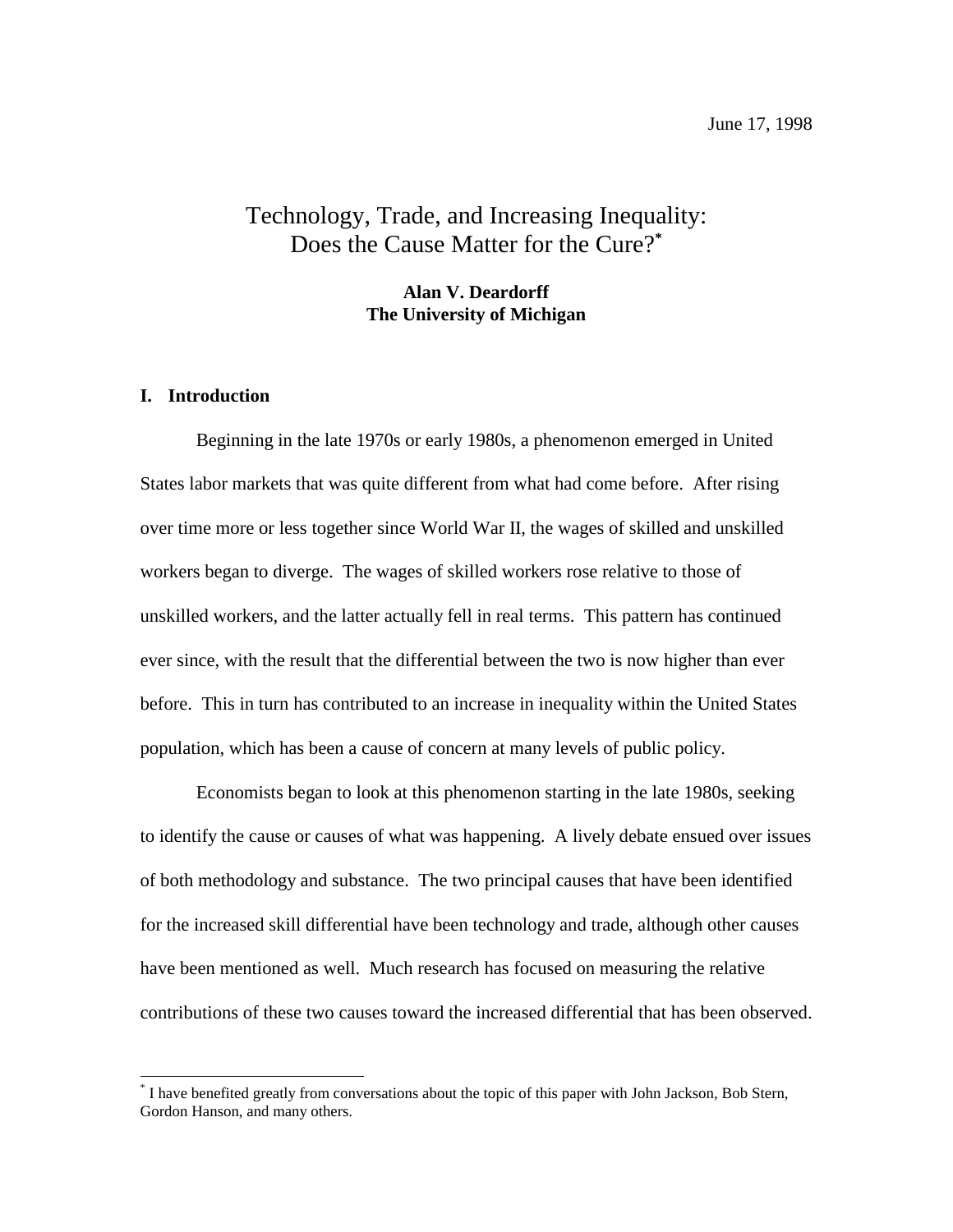In this paper I will review the arguments and some of the literature, then go on to ask about the importance of the answer to this question. That is, does it really matter, from a policy perspective, whether the increased skill differential was caused by technology, by trade, or by something else? Should policies in response to this development be any different if the cause was mostly trade than if it was mostly technology? The tone of the debate over the causes has often seemed to imply that it does matter, and in particular that if trade is the cause of the increased differential, then it will follow that restricting trade should be the cure for the resulting rise in inequality.

I will argue first that one may not want to do anything about this change in the skill differential per se, but rather that policies to deal with the resulting increase in inequality should leave the differential intact. Furthermore, whether the increased skill differential should be reversed by policy does *not* depend on what has caused it. Similarly, if one believes that the increased skill differential is a problem, then the appropriate policies to deal with it, again, do not depend on whether the cause was trade, technology, or something else. Not surprisingly, since I am a trade economist, I will argue that trade restrictions are a bad policy in any case for dealing with the increased differential. But more importantly, to the extent that one can make a case for restricting trade in order to prop up the wages of unskilled workers, this case itself does not depend on whether trade depressed those wages in the first place.

In subsequent sections I first review, in section II, what has happened in labor markets over the last twenty years, primarily in the United States. Then I turn in section III to various explanations that have been advanced for these developments, including both technology and trade. In section IV I look briefly at the empirical evidence that has

 $\tilde{2}$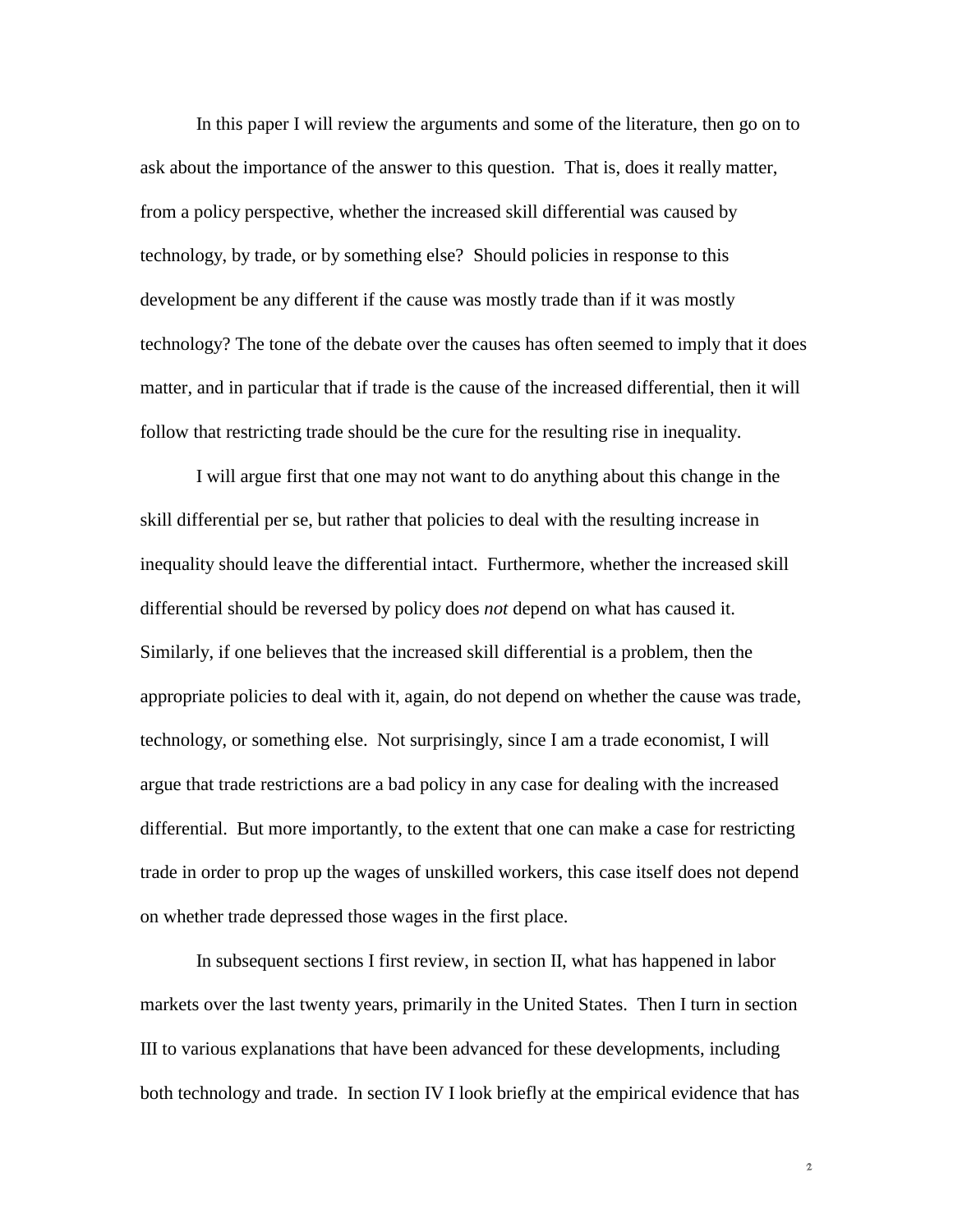been collected regarding these causes, and I try to identify a consensus in this diverse literature. Finally, in section V, I ask whether the cause should matter for policy, and I develop the arguments begun above.

#### **II. What Happened**

Real wages of both skilled and unskilled workers rose more or less together from the end of World War II until the early 1970s. At that point the first oil crisis and other changes in the U.S. and world economies stopped that growth, but again wages of all workers continued to move together, now in a downward direction. All this changed, however, in about 1980. Wages of skilled workers then began again to rise, but those of unskilled workers continued their decline. As a result, the skill differential – the ratio of skilled to unskilled wages – began a steady climb. This climb has continued more or less uninterrupted ever since.

This can be seen in the data on wages in several ways, depending on how one defines skilled and unskilled workers. Obviously a sharp distinction between the two is impossible and inappropriate, since workers possess different degrees and kinds of skill, acquired in different ways, ranging from genetic inheritance, education, and on-the-jobtraining to experience and perhaps even age itself in some occupations like university teaching.

One measure of the skill differential is simply to compare the average wages of workers with different levels of education. Figure 1, taken from Harrigan and Balaban (1997, Figures 1 and 2), does this for college graduates (including those with higher degrees), high school graduates (including those with some college but no degree), and

 $\overline{\mathcal{S}}$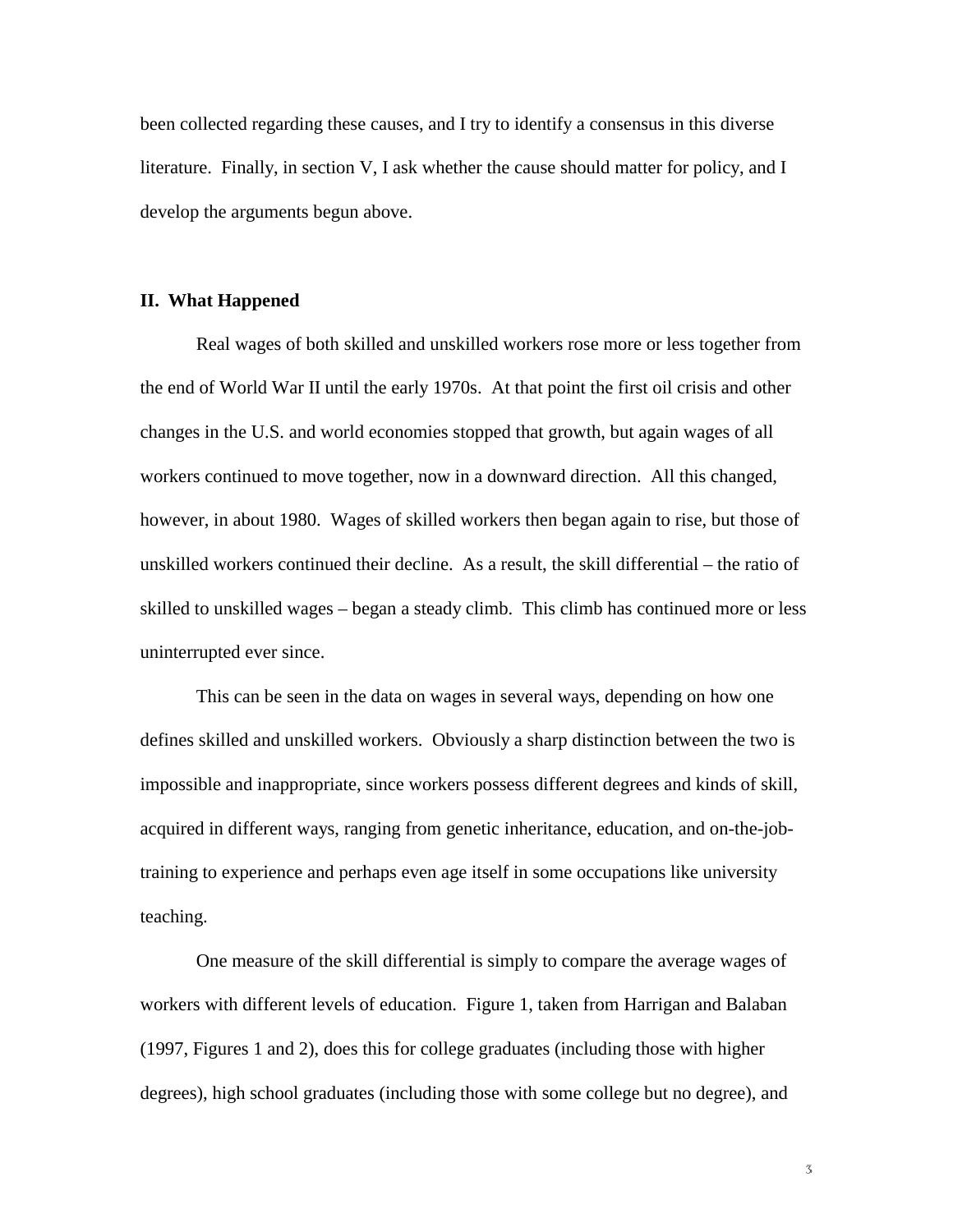high school dropouts. The top panel shows the real wages of these three groups over the period 1963 to 1995, while the bottom panel shows the skill differential in the form of the ratios of college graduate wages to wages of the other two groups.

The trend of an increasing skill differential can be seen in both of these panels, starting in 1980, and it is most pronounced for the largest difference in education levels, the college grads versus the high school dropouts. That ratio, which hovered around two during the 60s and 70s, had risen well above 2.5 by the early 90s, and was close to three by 1995. That is, college grads have gone from earning only twice as much as high school dropouts before 1980 to earning almost three times as much today. The corresponding changes in real wages themselves are somewhat harder to see in the graphs, but they show both an overall (but not continuous) increase for the college grads and a decrease for the high school dropouts.

Another way of distinguishing skilled from unskilled workers is by the type of work that they do. Table 1 shows the increase in the relative wages of five categories of worker in the United States over the period 1980-1990, all relative to a sixth category of worker, Operators, whom I take to be the lowest skilled of those reported. It reports that the wages of what are presumably the most skilled workers, Managers, rose 24% relative to the wages of Operators, and indeed that all occupations gained at least slightly relative to Operators. Figure 2, from Lawrence and Slaughter (1993, p. 182), shows the relative wages of non-production workers versus production workers over the period 1958-1989 together, in the lower panel, with the relative employment levels of the two groups. Again, production workers may be taken to be less skilled, on average, than non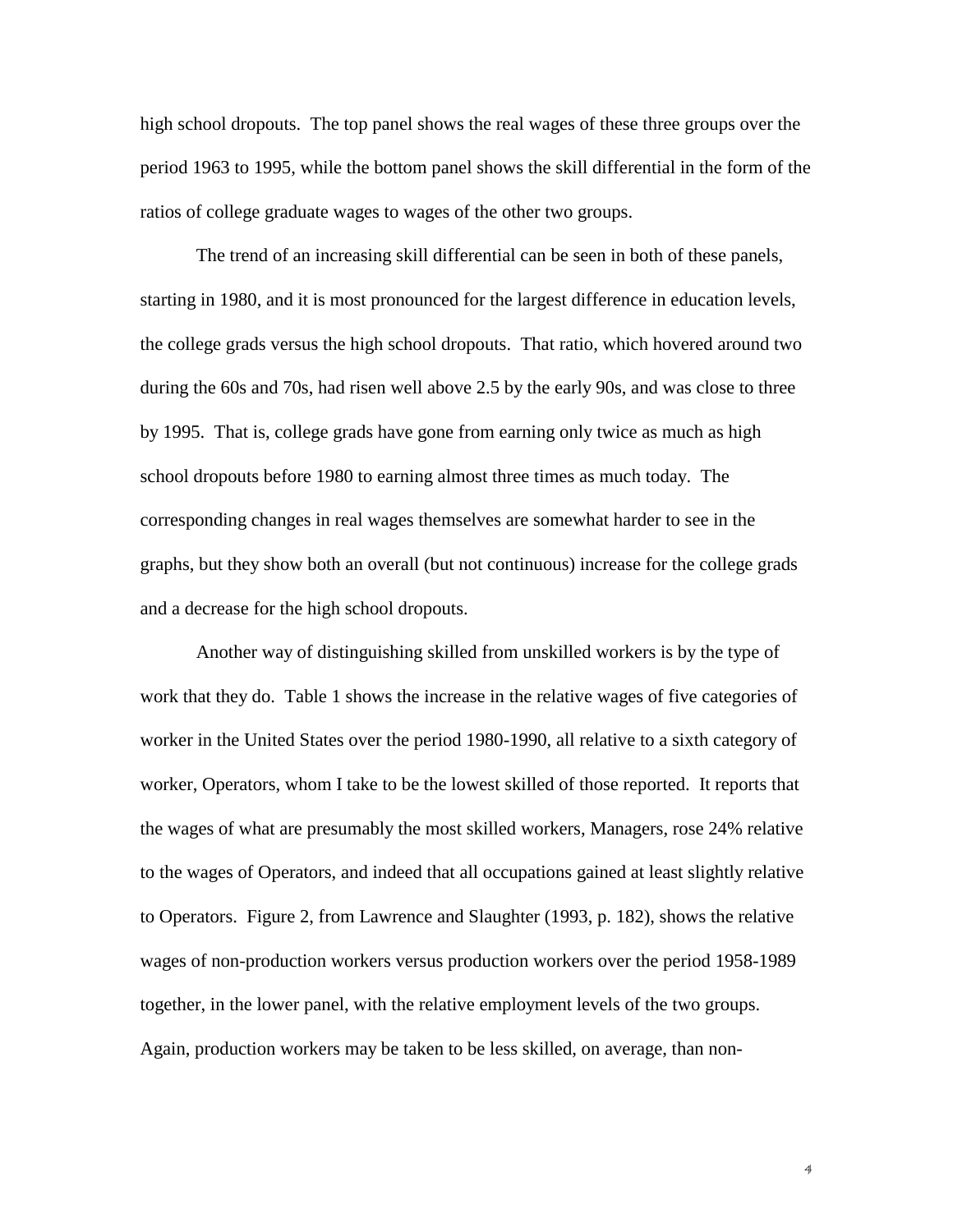production workers, and here again we see a substantial increase in the relative wages of the latter starting in the early 1980s.

An obvious question that arises when relative prices change is whether there have also been changes in quantities. In this case, as the bottom panel of Figure 2 shows for production and non-production workers, the relative quantity of skilled (non-production) workers has increased, but over a much longer period than just the 1980s. Indeed, it seems to have increased more rapidly before the wage differential began to rise. Figure 3 (from Harrigan and Balaban, 1997, Figure 3) gives a similar message for the different education groups of Figure 1: The share of college-educated workers rose from around 10% in the mid-1960s, to almost 20% in 1980, and then further to more than 25% in 1995. Over the same periods, the share of high-school dropouts fell, first from over 40% to about 20% in the early 80s, and then to about 12% more recently. The share of high school graduates has also increased, although it has remained fairly stable since 1980. Thus the composition of the labor force in the United States has shifted in a major way towards more skilled labor. Much of that shift occurred before the skill differential began to rise, but it has continued even since.

Most of the attention in this debate has centered on labor markets in the United States, but it is interesting to note the extent to which similar changes are occurring elsewhere. In the developed countries of Europe, there is evidence that something similar has been happening, although it tends to be an increase in the relative unemployment levels of unskilled workers rather than a fall in their relative wages. This, most observers agree, is due to the fact that European social institutions are structured to resist reductions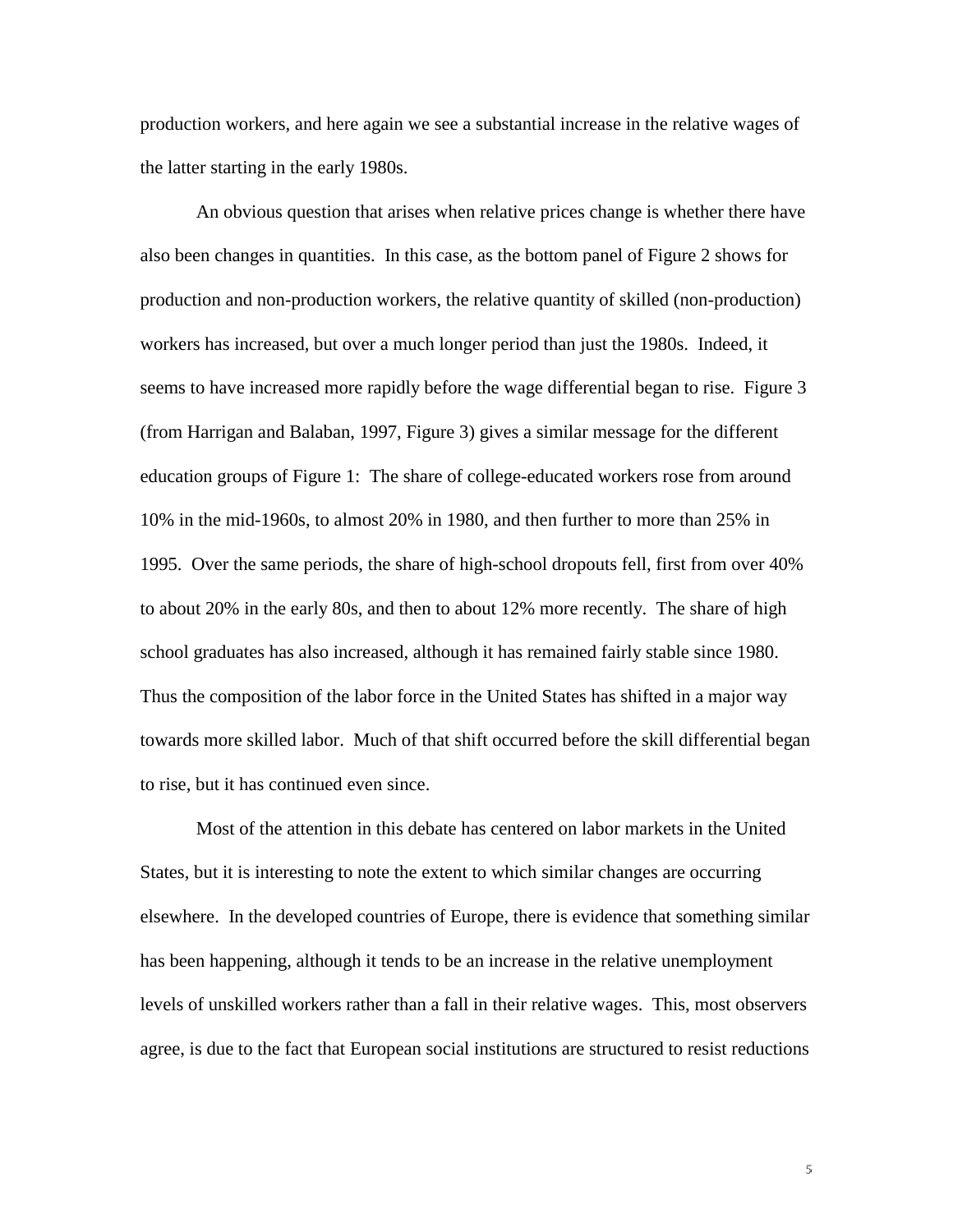in wages. As a result, changes that appear in wages in the U.S. appear in employment in Europe.

#### **III. Explanations**

 $\overline{a}$ 

Wages, like any other prices if they are determined in competitive markets, result from the interaction of supply and demand. Therefore the first place to look for an explanation of a change in relative wages is on those two sides of the market. Figure 4 shows what would happen in a labor market with conventionally shaped supply and demand curves if relative wages were to increase as a result of a shift of just one of these forces: only supply, or only demand.<sup>1</sup> For a shift in supply to cause an increase in the relative wage of skilled labor, as shown in panel (A) on the left, the supply curve of skilled labor must shift to the left. The increase in the relative wage is then accompanied by a decrease in the relative quantity of skilled labor employed. For a shift in demand to cause the same change in relative wages, the opposite must be true of quantities, as shown on the right in panel (B). Therefore, we should be skeptical from the start that the observed increase in the skill differential of the United States was due solely to changes in supply, since as noted in Figures 2 and 3, the relative employment of skilled versus unskilled workers has increased over time, not decreased. $2$ 

<sup>&</sup>lt;sup>1</sup> These supplies and demands are specified in terms of relative labor quantities, skilled versus unskilled, and determine their relative wage,  $w_S/w_U$ . In this way a diagram that is usually used only for the partial equilibrium analysis of a single market can be adapted to represent a general equilibrium for the labor markets of an entire economy. Special problems can arise, however, if the labor market is that of a single country that trades actively with the rest of the world. In that case, to the extent that prices of goods are fixed by trade, the demand curve for labor becomes horizontal and it is not possible to generate a change in relative wages from just a shift in supply. I will return to this point below.

 $2^{2}$  Of course it is possible that there have been shifts in both supply and demand. Shifts in supply could have contributed to the increase in the skill differential while shifts in demand could have also prevented the relative employment of skilled labor from falling. It does not seem plausible, however, that changes in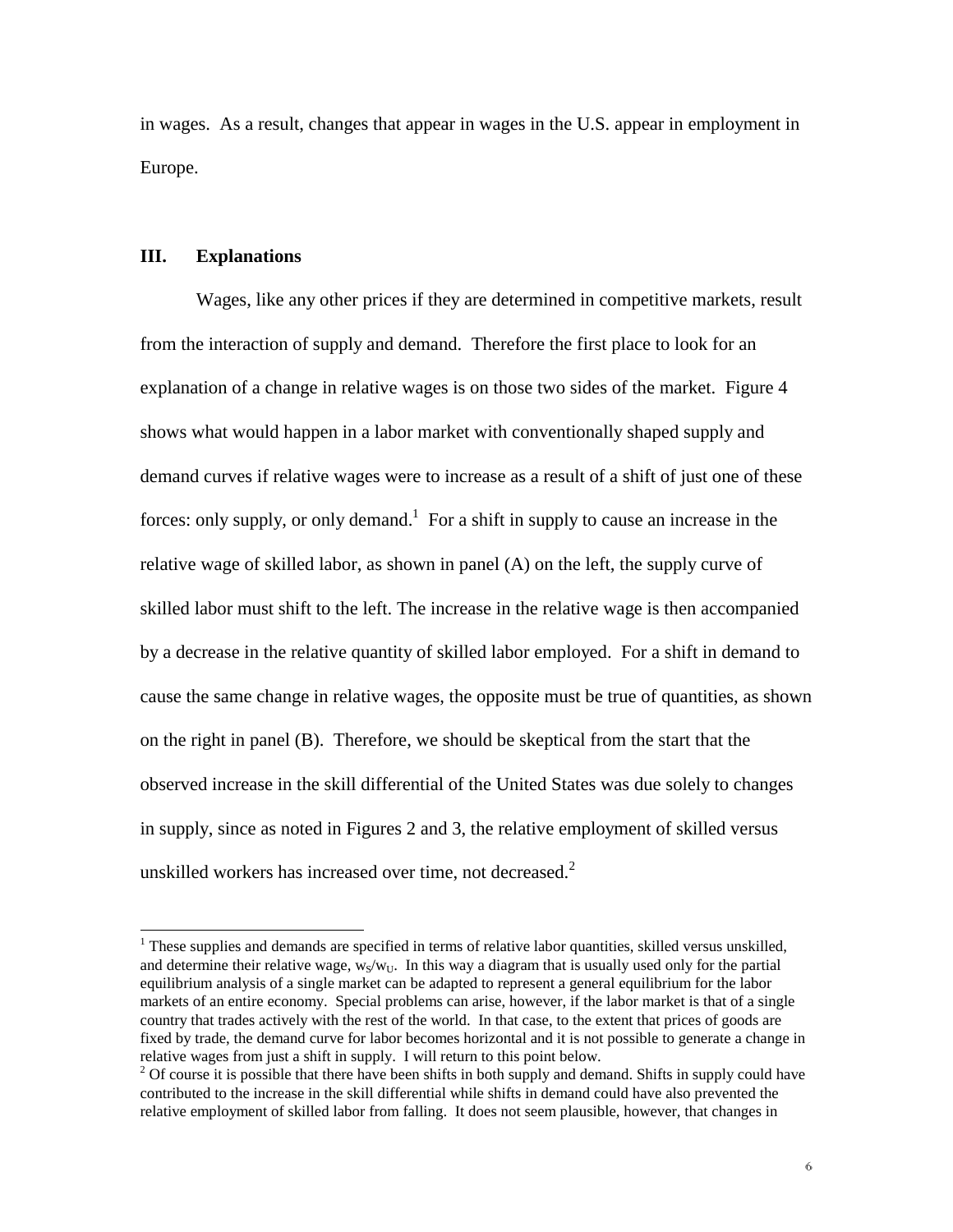Looking therefore on the demand side of the labor market, there are actually many reasons one can imagine that a shift in demand such as is pictured in Figure 4B might have occurred. However, I should first take note of an implication of international trade theory that complicates the story somewhat.

This implication is the well-known Factor Price Equalization (FPE) Theorem, first proved by Samuelson (1948) half a century ago in the context of what has become the standard economic model of international trade. This model is variously called the Factor Proportions Model or, after its originators, the Heckscher-Ohlin (H-O) Model. It explains trade in terms of the available quantities ("endowments") of primary factors of production, such as labor (or types of labor), capital, and land, whose abundance or scarcity would, in the absence of trade, determine their factor prices, including the wage of labor. But with trade, these factor endowments determine instead the comparative advantages of different countries, and thus their trade patterns. Each country is able to produce more of, and more cheaply, goods that use intensively its abundant factors.

Furthermore, the model under free trade has the surprising feature, discovered by Samuelson, that within some limits on cross-country differences in factor endowments, factor prices such as the wage in a country *do not* anymore depend directly on national factor endowments. Instead, factor prices depend on goods prices, and these are in turn determined in the world market.

supply could tell the whole story alone. For example, it could be that demand for skilled labor has been rising all along, and that supply was also rising along with it, but only until 1980. If the trend in demand continued but the trend in supply slowed down, then we would observe much the same patterns in both wages and employment as are shown in Figure 2. The cause, in that case, could be argued to be on the supply side.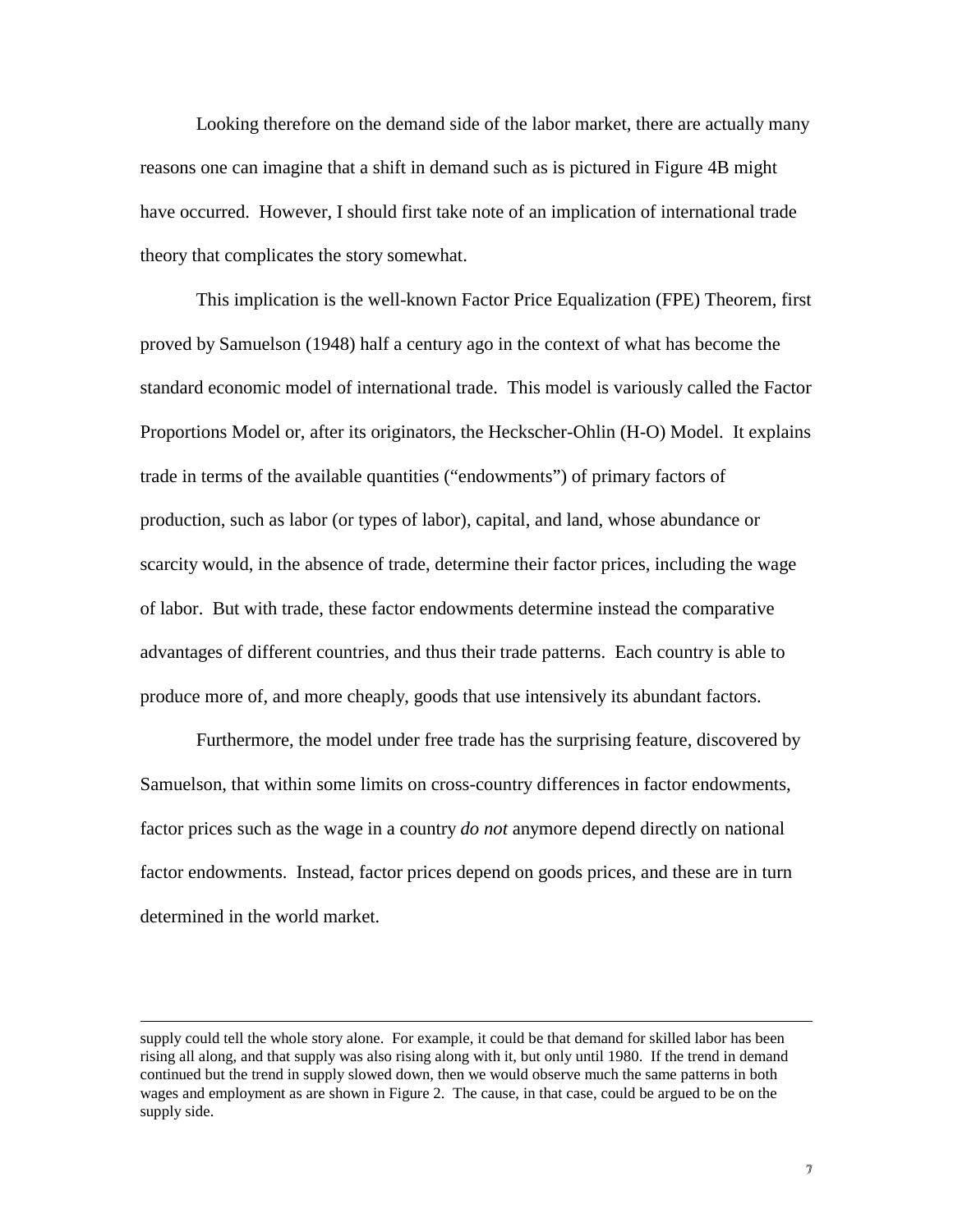The FPE Theorem derives its name from the further implication that, if countries share the same technologies and face, under free trade, the same international prices of traded goods, then they will also have the same prices of factors. Even without identical technologies, however, the model implies that factor prices in a trading country will not change as a direct result of changes in its factor quantities. That is, in order to be consistent with equilibrium in goods markets that are facing prices of goods that are fixed internationally, factor prices within the country cannot change even as the quantities of the country's factors that are demanded do change. Leamer and Levinsohn (1995) have therefore also called this the Factor Price Insensitivity Theorem.

The importance of this for the discussion here is that it means that the demand curve for a country's labor, when we draw it as a function of wages, is not downward sloping after all, but is instead horizontal at a level that depend on prices of goods. This is shown in Figure 5.

The panel on the left shows how prices of goods and relative wages are related, the relative wage of skilled labor increasing with a rise in the relative price of skillintensive goods. This curve, which is central to much of what will come below, is perhaps most easily thought of as illustrating how wages determine prices, rather than the other way around. That is, as the relative wage of skilled labor rises, it is no surprise that the relative costs of skill-intensive goods – goods that use a relatively high proportion of skilled labor – will rise as a result. If prices depend on costs, as they do in any country where the goods are produced, then the relative price of these goods will rise as well. This is what the curve labeled WP in the left panel shows. And it can equally well be

8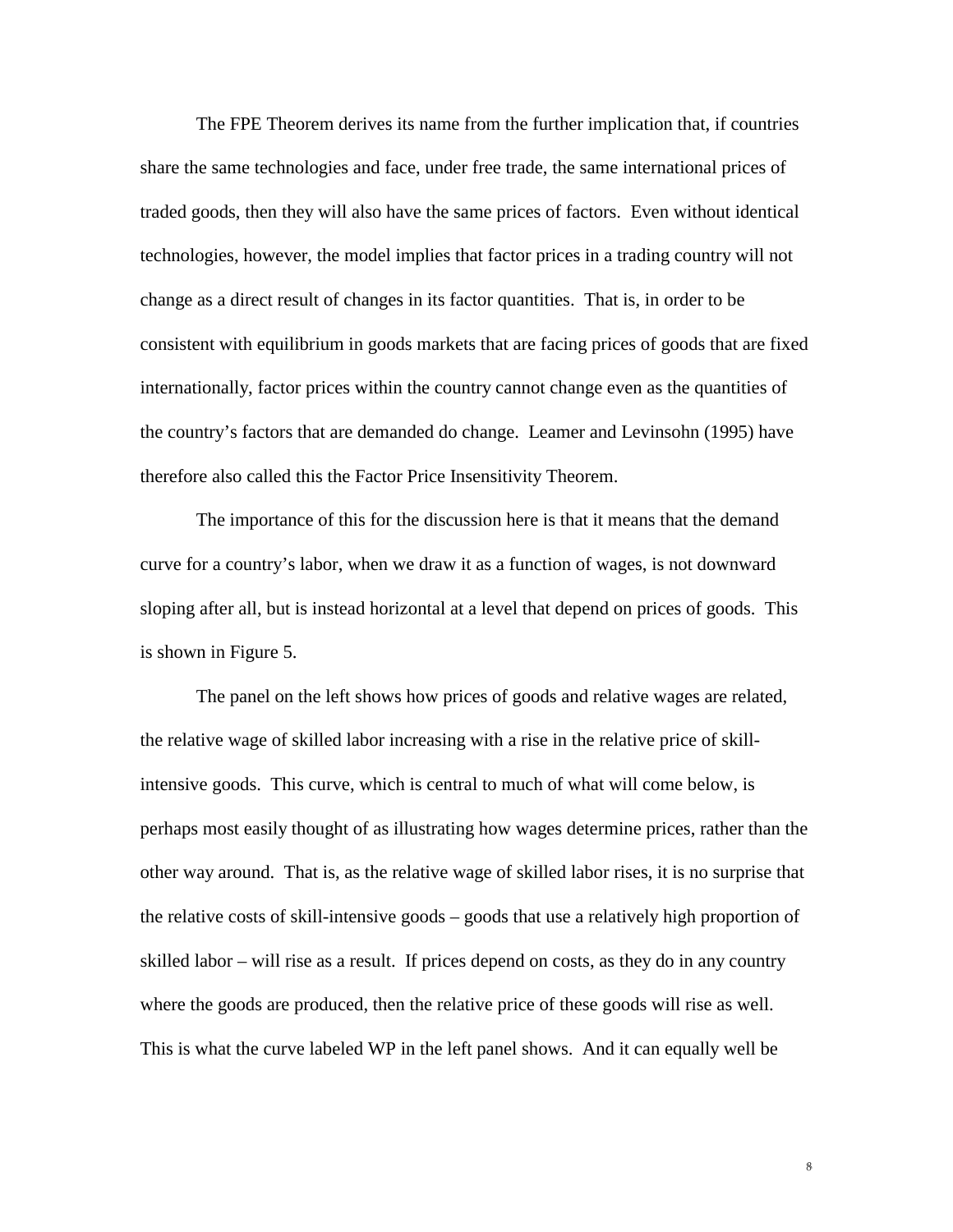thought of in reverse, as the wages caused by prices, as long as both kinds of goods are being produced.

Once the relative wage is determined in this way, the panel on the right shows the demand for labor as a horizontal line, drawn at the level of the relative wage determined on the left. What it says is that given the prices of goods that they face, producers will collectively be willing to employ many different ratios of the two kinds of labor without there being any change in relative wages. The way this can happen is not by individual firms or industries changing the proportions that they employ the two factors, as they would in response to a change in relative wages in Figure 4. Rather, the various economy-wide demands for factors are accomplished by changes in the sizes of industries that employ them. What happens, for example, if the relative supply of skilled workers increases without a change in world prices, is that skill intensive industries expand and others contract so that a higher total ratio of skilled to unskilled labor becomes employed. You cannot see this in the figure, but it is going on behind the scene along the horizontal labor demand curve labeled  $D(P^0)$ .

The figure can then be used to illustrate two things. One, not shown here, is that changes in the supply of labor, such as would be shown by horizontal shifts of the supply curve S, will change the quantities of labor employed, but not their price. The second is that a change in relative prices of goods *will* change relative wages and will also cause the labor market to adjust along the supply curve. Thus the increase in the relative prices of skill-intensive goods that is shown by the arrow in the left-hand panel of Figure 5 causes the relative wage of skilled labor to rise in both panels, and induces an increase in the relative quantity of skilled labor supplied.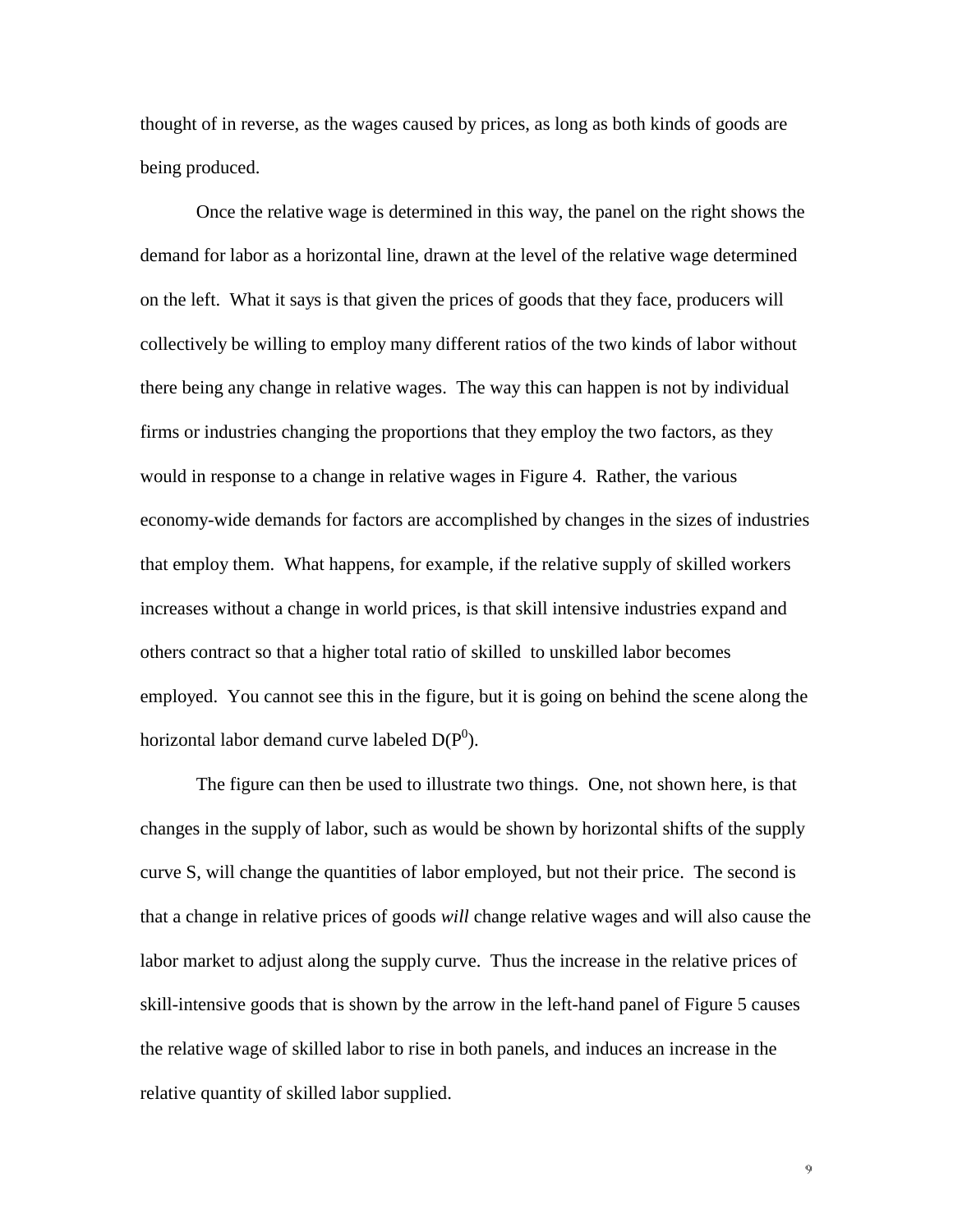This view of wage determination leads one to focus on prices of goods, rather than on quantities of factors, to find explanations for the rising skill differential. Changes in quantities can still matter, but only to the extent that they also cause changes in prices. A fall in the relative supply of skilled labor, as in Figure 4A, for example still raises the relative skilled wage in a closed economy, but it can do so there because it also causes relative prices of skill-intensive goods to rise. If the country were open to trade, however, and if it were very small, then the drop in skilled labor would be accommodated by a shift of the country's industry to produce fewer skill-intensive goods and more unskillintensive goods, and neither prices nor wages would have to change. World wide, then changes in factor quantities, either supplied or demanded, will matter for factor prices within the trading countries only to the extent that they also cause changes in goods prices. A fall in the relative supply of skilled labor world wide for example, by making skill-intensive goods more scarce, will raise their price on world markets. This in turn will raise the skill differential. The point is not that factor quantities cannot matter for factor prices; of course they can. But their effect must work through prices of goods, and at least in some circumstances, recognizing that fact makes one skeptical that this will happen.

As an example of this, consider the possibility that immigration of unskilled labor into the United States might account for the rising skill differential. From Figure 4A, this might seem plausible, since in inflow of unskilled labor reduces the relative supply of skilled labor. However, recognizing that the U.S. is an open economy and that the relative wage will rise on account of immigration only if it also raises the world relative price of skill-intensive goods, the argument sounds much less plausible. The U.S. is an

 $10$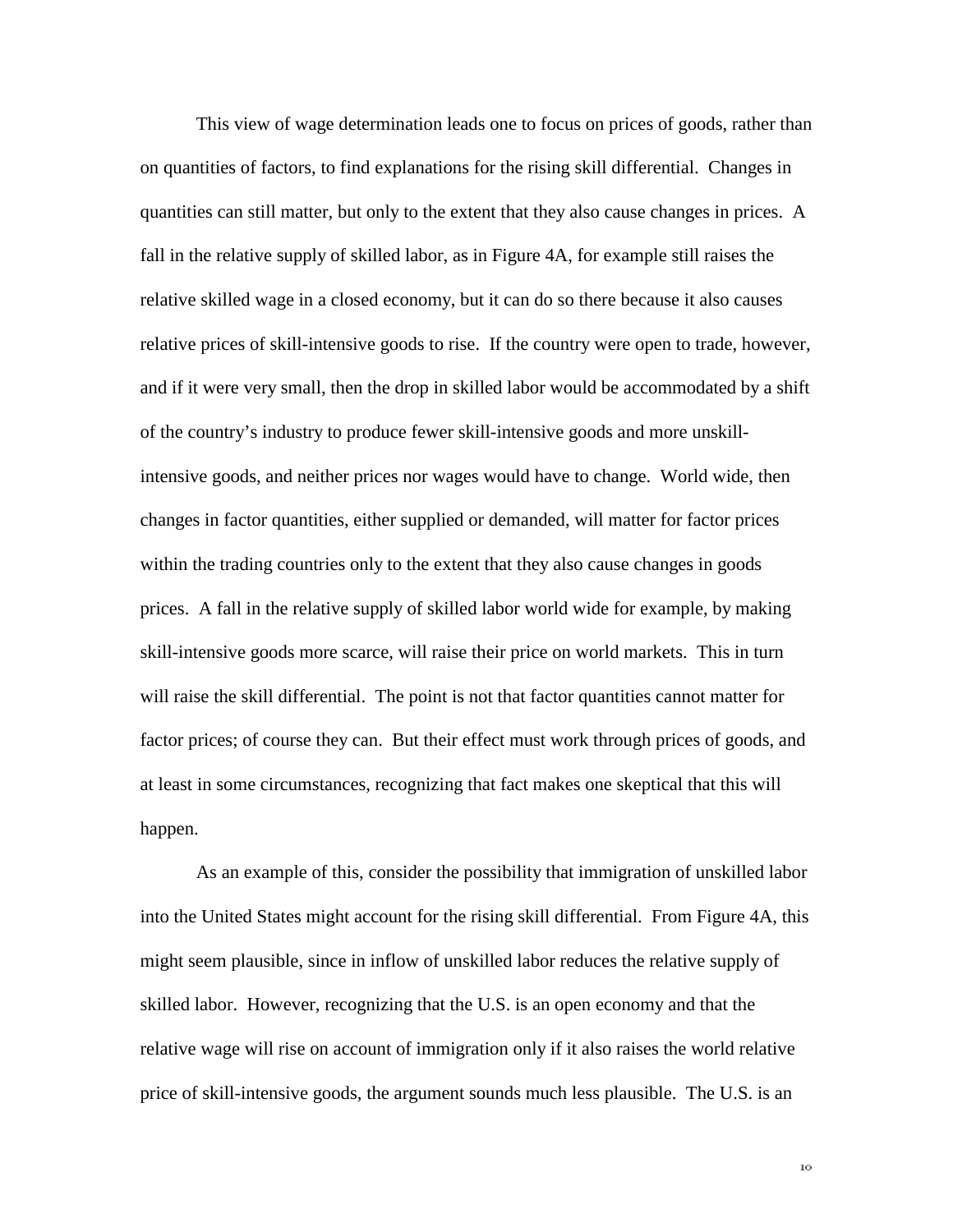important player in world markets, but it is hard to believe that the size of the immigration flows into the U.S. are large enough to make much difference to world supplies of unskilled-labor intensive goods. Even more important, however, is to note that world prices of both goods and factors really depend on world factor endowments, and these are not changed by a group of workers moving from one country to another.

This brings us, finally, to consideration of the two causes of increasing inequality that have dominated discussion. Speaking very loosely, we can refer to them as "trade" and "technology." I will start with trade because I am a trade economist. *Trade*

I say "trade" because that word has become a shorthand in this literature for a whole list of changes whose effects on local labor markets are viewed as coming from abroad because they are transmitted by increased international trade. As should become clear, however, in each case trade itself is really only an accompanying symptom, not really the ultimate cause.<sup>3</sup> Table 2, then, gives a list of changes that might in theory have caused the relative wage of skilled labor in the U.S. economy to increase, accompanied by an increase in U.S. imports of unskilled-labor-intensive goods. These are not by any means the only changes that could cause both a increased skill differential and increase in trade, but they are the ones for which trade is often viewed as the proximate cause. All are also aspects of what is often called "globalization," which I will sometimes take to be a synonym for "trade."

In all of these changes, the key to why they would increase the skill differential in the United States is that, before the change, unskilled labor is more abundant abroad, and

 $111$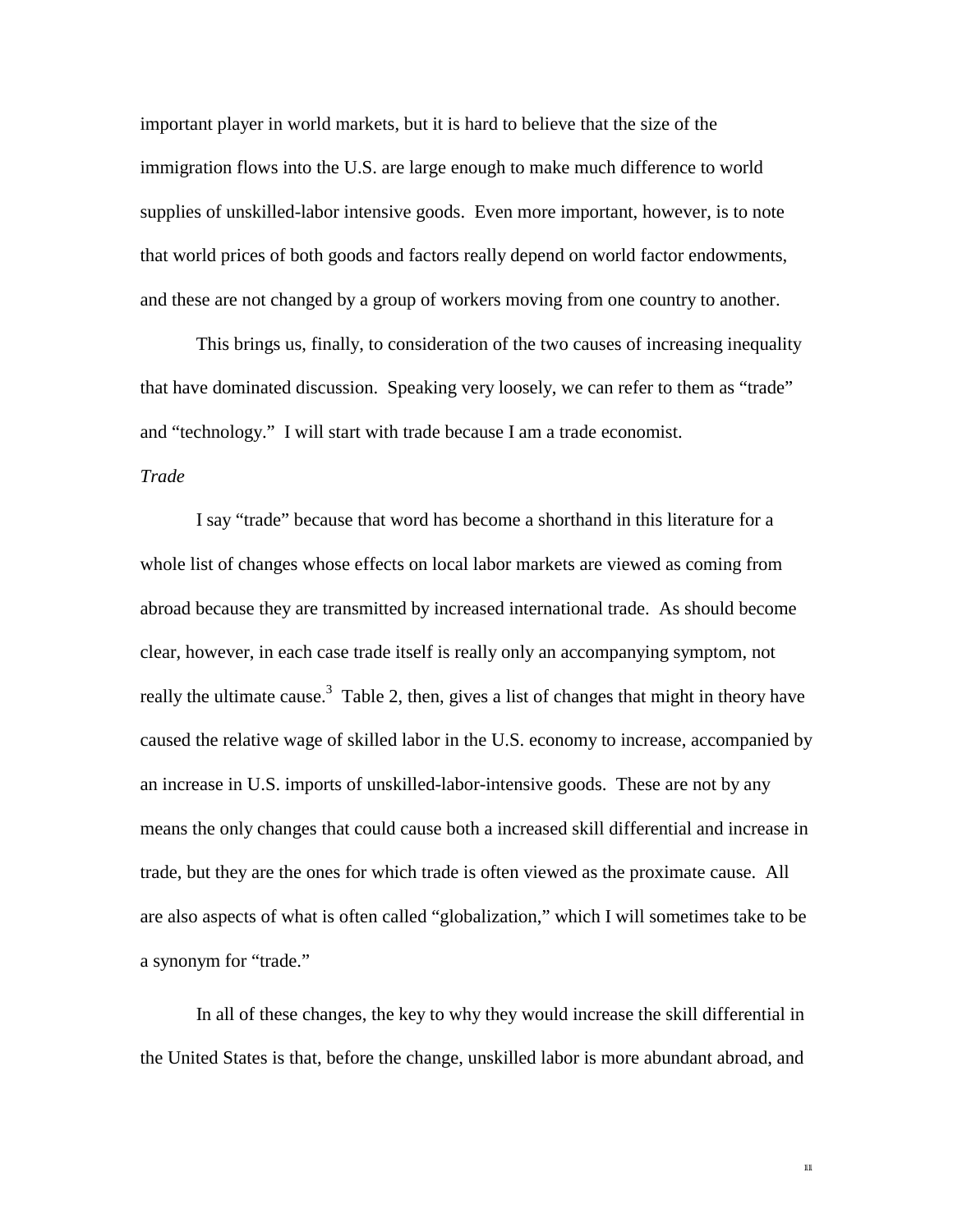thus lower paid, in less-developed countries than it is in the United States. This is too well known to require documentation here, especially after the NAFTA debate in which the low wages of Mexican workers compared to U.S. workers were so frequently mentioned as cause for concern by opponents in the United States.

Indeed, the argument for trade as the cause of the increased U.S. skill-differential is both obvious and, at the same time, quite subtle. It seems obvious to many noneconomists that competition through international trade with low-paid workers abroad must lower wages here, yet that is *not* the case in general as we know from the theory of (and experience with) comparative advantage. Suppose that all labor is paid less abroad than at home because it is for some reason less productive than domestic labor. Then "competition" between domestic and foreign labor through trade will simply cause both sets of workers to specialize in what they do relatively best, and all of them will gain. This is the message of almost 200 years of trade theory, and it has gradually been learned in recent decades by more and more countries that previously pursued development through self-sufficiency.

But suppose that labor – or a particular kind of labor, such as unskilled labor – is paid less abroad than at home not because it is less productive, but only because it is more abundant there compared to other factors. Then somewhat more recent developments in trade theory $4$  do confirm that freer trade will lower the real wage of the corresponding category of labor at home. This is the Stolper-Samuelson Theorem, which takes its simplest form in a neoclassical model with two factors and two goods. There, a fall in the

 <sup>3</sup>  $3$  See Deardorff and Hakura (1995) for more on this point.

 $4$  But still quite old. Several years ago we held a  $50<sup>th</sup>$  birthday party for the central theoretical result that made this point. The event was documented in Deardorff and Stern (1994).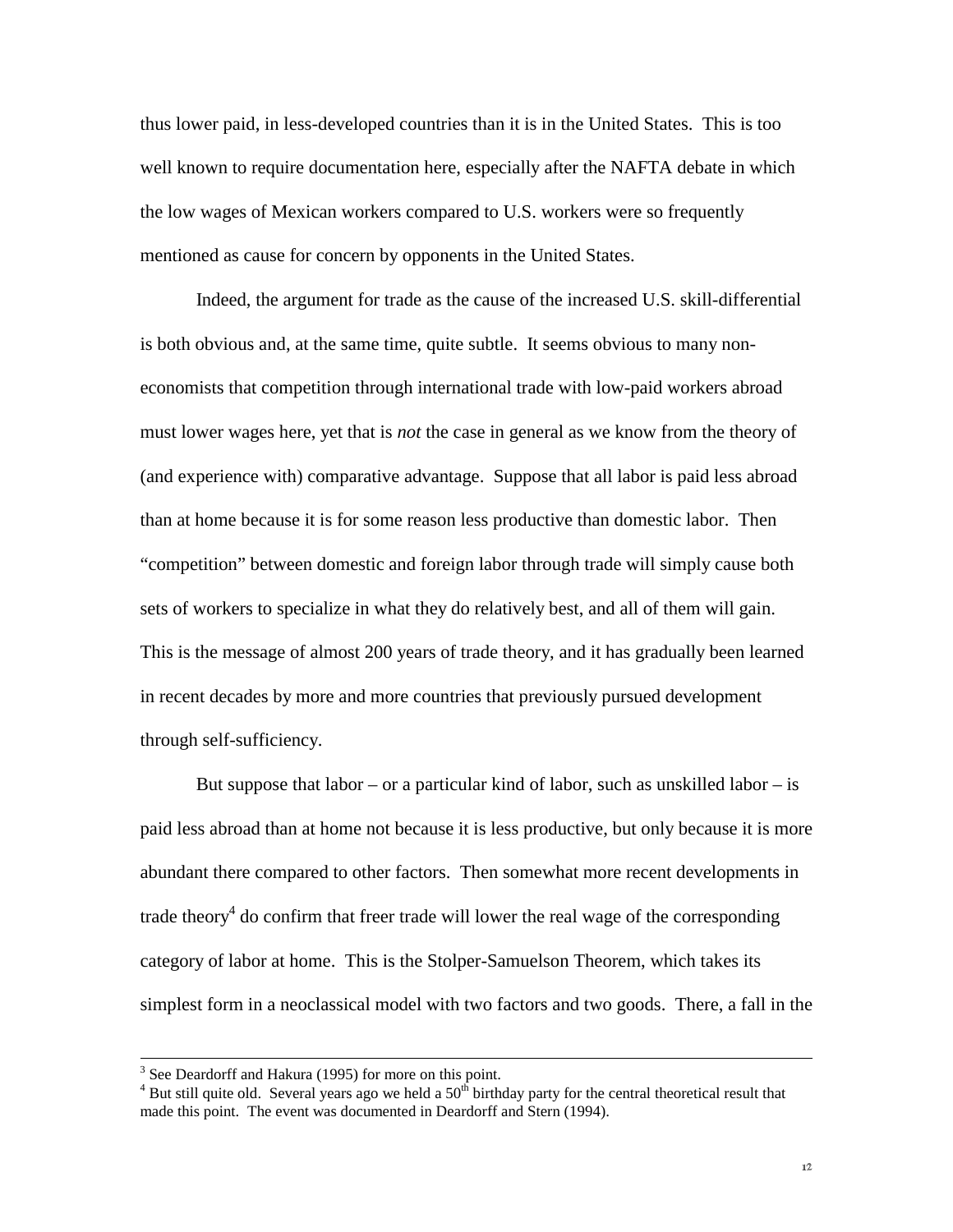price of one of the goods will cause a fall in the real wage of the factor used intensively in producing it, together with a rise in the real wage of the other factor.<sup>5</sup> Such a fall in price is exactly what can be expected from increased trade with producers of unskilled-labor intensive goods. Therefore such trade can be expected to reduce the wage of unskilled labor while raising wages of skilled labor.

This is already partly evident in Figure 5, which illustrates the effect of the relative price of goods on the relative price of factors. However, this is not enough to establish the full Stolper-Samuelson result, which deals in real wages, not just relative ones. One might have thought and hoped that the broader gains from trade – those that I mentioned above as arising from specialization in accordance with comparative advantage – might have allowed both abundant and scarce factors to gain from trade, even as their relative returns are being tilted. But alas no, Stolper and Samuelson showed that this is not the case. When the wage of unskilled labor falls relative to skilled labor due to a fall in the relative price of unskilled-labor intensive goods, these workers actually lose in real terms. Their standard of living actually goes down.

In the list of Table 2, a fall in U.S. trade barriers, especially to the extent that these barriers restricted imports of unskilled-labor-intensive goods, will reduce their price in the domestic market and thus increase the skill differential while reducing the unskilled wage. These are exactly the changes in labor markets that were observed in the 1980s and 90s, as we have seen, and therefore trade theory would seem to support the idea that the cause was trade liberalization. It was, after all, precisely during the 1980s that the tariff reductions of the Tokyo Round of multilateral trade negotiations under the GATT

<sup>&</sup>lt;sup>5</sup> See Stolper and Samuelson (1941). For more on the history and interpretation of the Stolper-Samuelson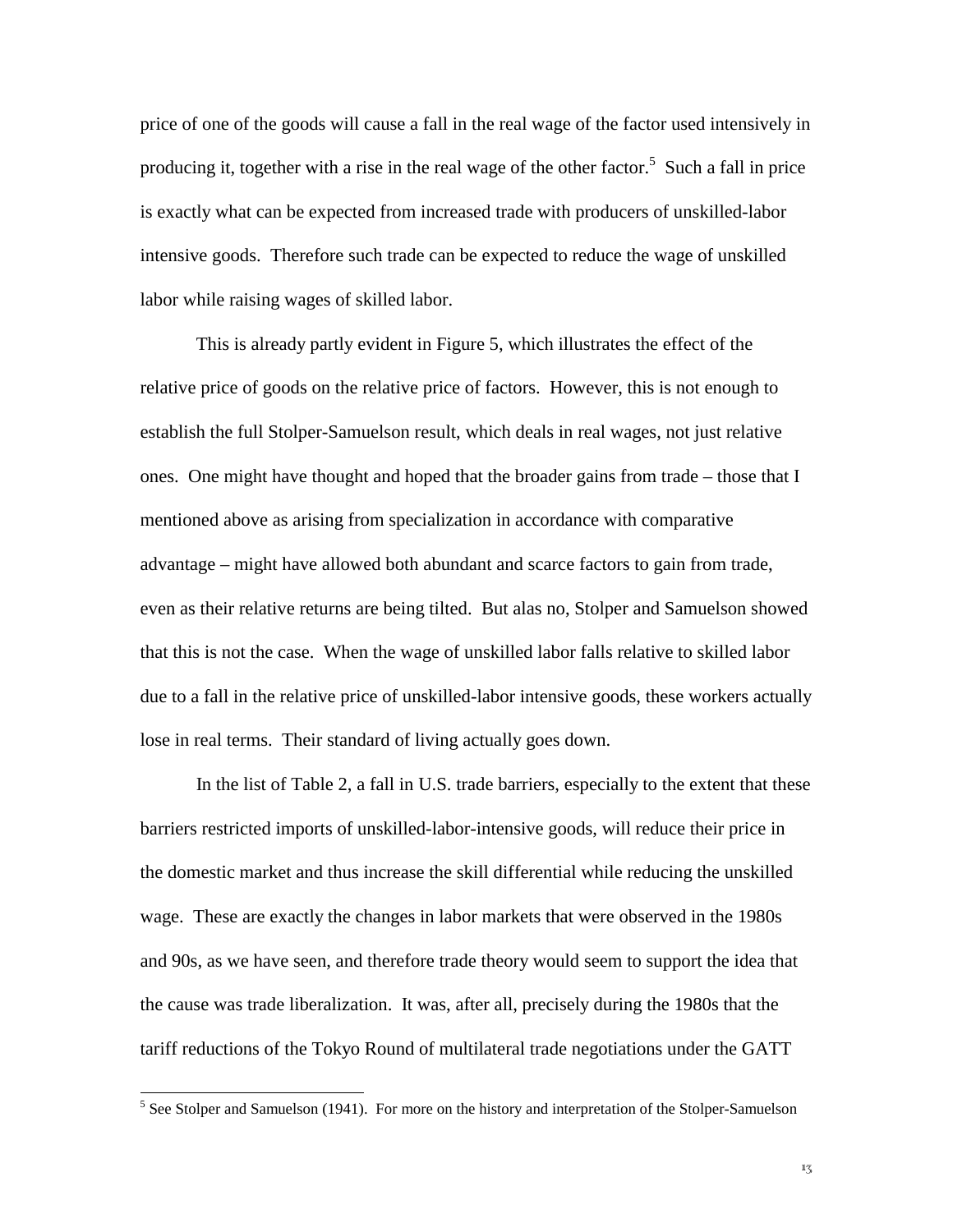were phased in, followed in the early 1990s by the U.S. Canada free trade area, the NAFTA, and the Uruguay Round.

However, none of these exercises in trade liberalization caused much reduction in U.S. trade barriers in fact. The Tokyo Round reduced the average U.S. tariff from only about six percent to about four percent, and thus could have caused domestic relative prices to change by only a couple of percentage points at most.<sup>6</sup> This was hardly enough to cause the changes in relative wages that were observed. Furthermore, during this same period there actually were increases in other trade barriers, including the voluntary export restraint on automobiles with Japan and, more importantly for the issue here,<sup>7</sup> expansion of the Multi-Fibre Arrangement that restricts imports of textiles and apparel from developing countries. Thus while it is probably true that trade liberalization would have increased the skill differential in the United States if it had happened, it did not happen.

Second in the list of Table 2, however, is trade liberalization by developing countries themselves, and this certainly did happen. Beginning with Chile in 1974 and followed by Argentina, Costa Rica, Colombia and other Latin American countries in the mid-1980s, one developing country after another abandoned policies of import substitution and instead opened their markets to international trade.<sup>8</sup> Even several East Asian economies that had followed export promotion strategies, such as Taiwan, South Korea, and some other Asian NICs, became persuaded to reduce the substantial barriers that still remained on their imports. Finally, and perhaps most importantly, the People's

Theorem see Deardorff and Stern (1994).

<sup>&</sup>lt;sup>6</sup> See Deardorff and Stern (1983) for a detailed analysis of the effects of the Tokyo Round. In fact, the changes in U.S. domestic prices that were caused by the Tokyo Round were considerably smaller than these numbers suggest, for a variety of reasons including the limited role of trade in the large U.S. economy and the size of the United States in the world economy.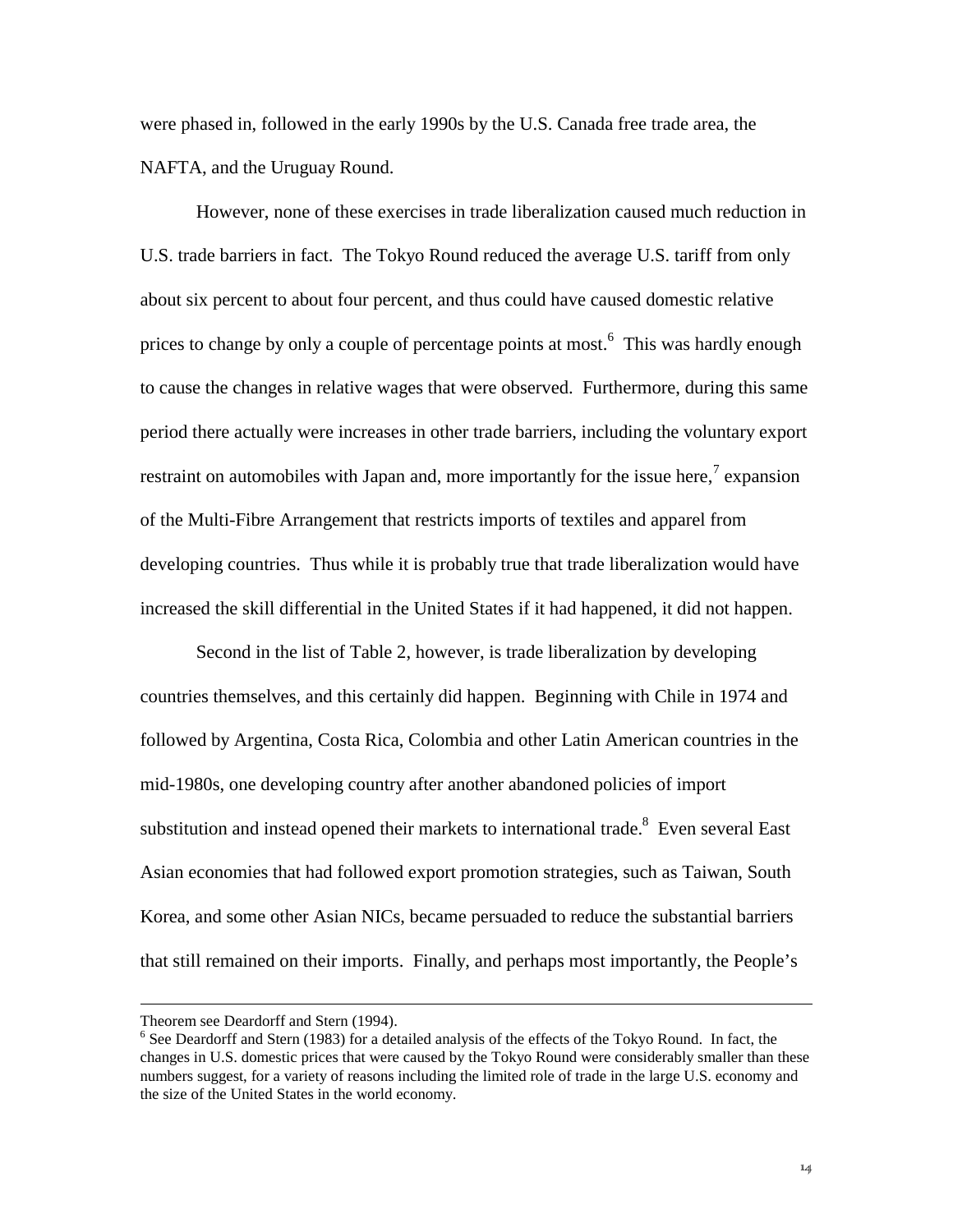Republic of China abandoned its previous isolationism in the early 1980s and began both to export and to import. All of this – and especially the entry of China into the world market – has meant that there has been increased supply on world markets of primarily unskilled-labor intensive goods. This change would be expected to reduce the world prices of these goods. Again, as partially illustrated in Figure 5, the Stolper-Samuelson Theorem implies that such a change, now without any reduction in trade barriers by the United States, will cause unskilled wages to fall and skilled wages to rise.

Therefore, we do find a plausible theoretical case for the claim that reductions in trade barriers have caused the increased inequality in the United States and other developed countries. It is not U.S. barriers that have fallen, but barriers elsewhere. Still, these reduced barriers have undeniably led to increased trade, and through that channel U.S. unskilled labor has been exposed to competition with cheaper unskilled labor abroad. Unskilled workers have lost as a result. Trade economists will argue that it is not the trade *per se* that has had this effect, and certainly not the quantities of trade, since as explained above it is only the prices of goods that can cause a change in factor prices. But that is a quibble. The reduction in barriers to trade in developing countries permits them to export more low-skill goods onto world markets, $9$  and to the extent that this causes the prices of those goods to fall, it will indeed reduce real and relative unskilled wages in the developed world.

<sup>-&</sup>lt;br>7  $\frac{7}{1}$  Since Japanese cars are not intensive in unskilled labor.

<sup>&</sup>lt;sup>8</sup> See Wood (1997) for a recent discussion of these developments.

<sup>&</sup>lt;sup>9</sup> Most barriers restrict imports, not exports, so one may wonder how reducing trade barriers promotes their exports. An easy answer is that, as these countries demand more foreign exchange in order to buy imports, their own currencies depreciate, making their exports more competitive on world markets. In practice, other changes amplify this effect, such as the attraction of direct investment by foreign companies that produce for export.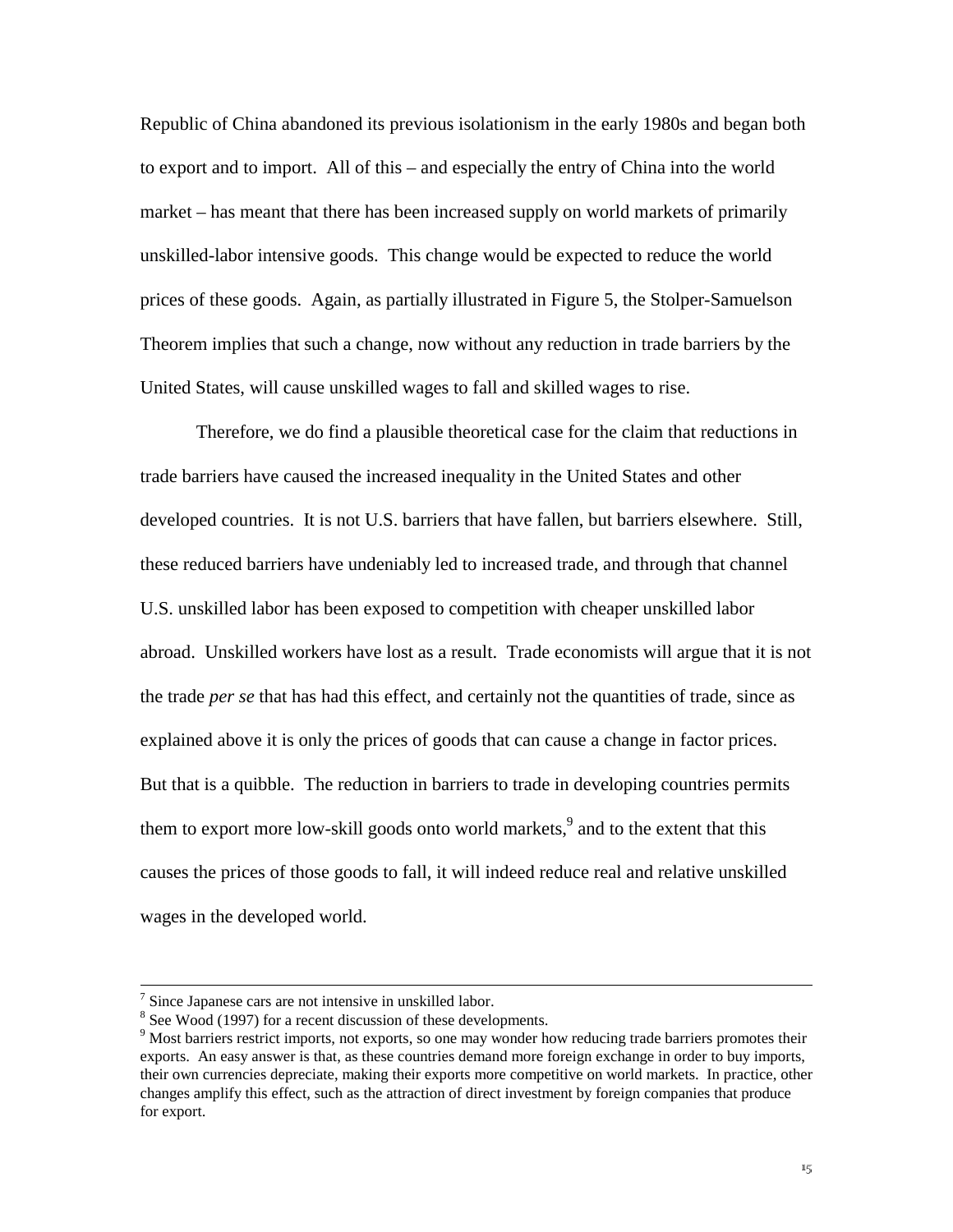This is only a theoretical case, however. It remains to be seen whether the size of the effect can be large enough to account for the changes in wages observed above. I will look at the evidence in section IV. For now, merely note that while trade barriers really have come down in many developing countries, these countries remain quite small in economic terms. The trade with them, although growing rapidly, is not obviously large enough to have caused such large changes in the developed world.

But now consider reason 3 on the list in Table 2: growth of the economies in the labor-abundant developing world. This growth has happened for a variety of reasons, most of them alluded to in the table, and I will not expand on them here because it is beside the point. Suffice it to say that after several decades when many of us wondered whether economic development would ever get off the ground, it finally did, in many countries, starting in the 1980s. All of the sources of growth listed in Table 2, except for population growth, contribute to rising average per capita incomes in the developing countries. This was the goal that a generation of development advisors had sought to achieve without much success before then, and it led quickly to a new category of nation in the world: the newly industrializing country, or NIC.

But this success has meant that a whole group of low-income countries have been producing more and more. And, appropriately so, what they have produced have largely been unskilled-labor-intensive goods. Indeed, it is because they specialized in this way and were permitted an outlet for their production through international trade that they were finally able to grow. But once again, a clear effect that one would expect from this increasing abundance of low-skill goods is that their price on the world market would

16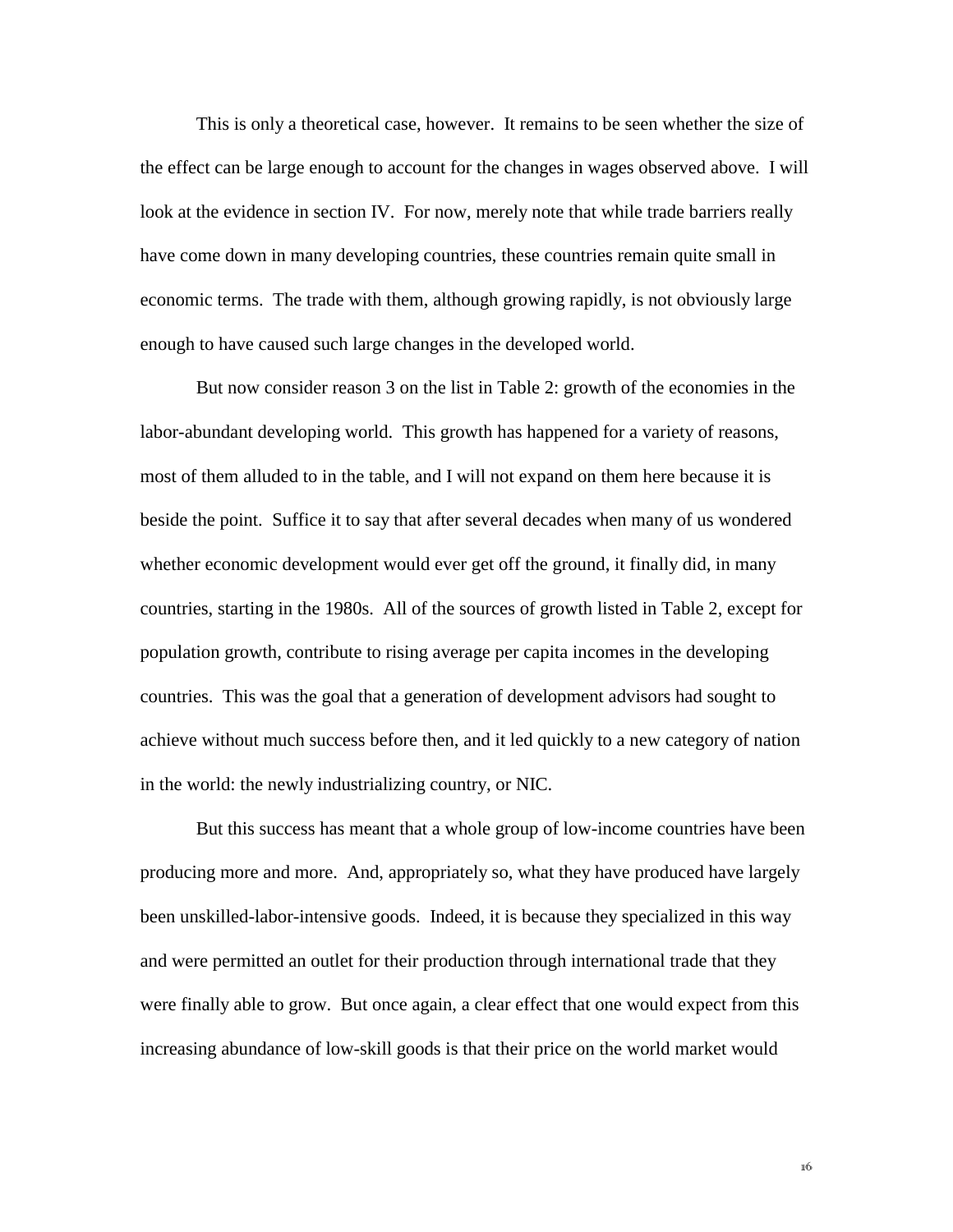fall. If this happens, then Figure 5 and the Stolper-Samuelson Theorem tell us that wages of low skilled workers will fall too.

So here we have yet another mechanism by which developed-country unskilled wages may fall as a result of trade. The ultimate cause in this case may be called growth, not trade, but few economists would argue that trade had not facilitated both the growth itself and its effects on developed country labor markets. Indeed, it is quite clear that trade was essential for growth in these countries. It was their reluctance to trade prior to the 1980s that kept so many developing countries from succeeding.

Here again, however, to say that developing country growth did occur and that it could have caused increased developed country inequality, is not to say that it did in fact. I will look in section IV at the empirical evidence.

#### *Technology*

I turn now to technology as the main alternative cause of increased wage inequality. To an economist, technology means the known methods by which production can take place, as well as the resulting mapping from inputs to outputs. Technological change consists of new production methods (including perhaps simply doing old ones with greater care or ability) that make it possible to do more with less. Such change is important for the obvious reason that it makes it possible for the same economy to produce more output and/or to work less hard for producing the same output. This raises the average well being of the population. Technological progress is also important for the slightly less obvious reason that it changes the relationships among factors of production and may therefore change how the output of the economy is divided among them. Thus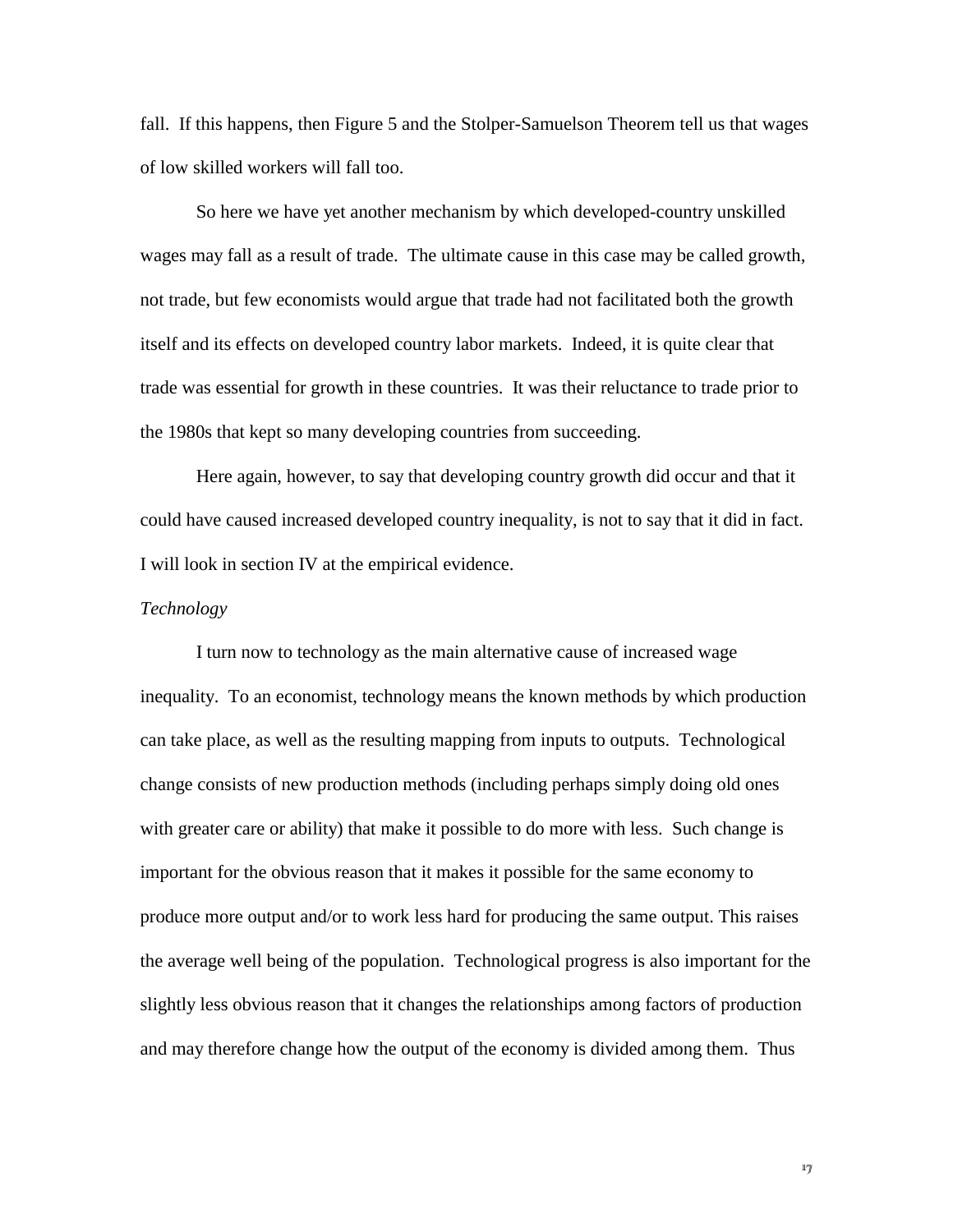technological change can easily cause relative factor prices to change, and the right kind of change could cause the increased skill differential that we have observed.

In the public mind "technology" is associated, not with knowledge of all manner of production techniques, but with products that are currently undergoing the most rapid and visible progress. I suppose that a century ago "technology companies," if the name were used, would have meant those developing and exploiting the internal combustion engine and the electric motor. Today the term refers mostly to the microchip, as well as to the computer and information technologies that depend on it. Thus "technology" is not in popular parlance a general term, but a very specific one, with possibly specific implications for factor markets. Indeed, when technology is posed as an explanation for the increased skill differential, what is usually meant is the computer revolution that seems to have begun (or at least accelerated and reached the desktop) around 1980.

According to neoclassical economic theory, wages and other factor prices are presumed to be determined by the "marginal products" of the factors – that is, the value of the additional output that an additional unit of the factor makes possible.<sup>10,11</sup> Very loosely speaking, we can say that wages reflect a factor's productivity. The effect of

 $10$  This will not be the case if factor markets are imperfect, most obviously if either the factors themselves have market power, as through unions, or if their employers do, as in the case of a single dominant employer in a town. These "distortions" cause wages to depart systematically up or down from the factors' marginal products. But marginal products continue to play a decisive role, so that our discussion in the text of effects on marginal products is just as relevant, even when these distortions are present. These possibilities and others like them have sometimes been mentioned on their own in explaining the wage differential, pointing for example to the decline in union power over recent decades.

 $11$  Outside the mainstream of economics, wages are sometimes thought to be determined independently of factor productivity, by the countervailing powers of different groups in society. Thus the increased wage differential paid to high-skilled workers could be attributed to a shift in power and influence away from rank-and-file workers toward the more educated elite, if one believed that wages are somehow set on that basis. I do not know this literature myself well enough even to cite it, let alone make use of it for further analysis, if that is possible.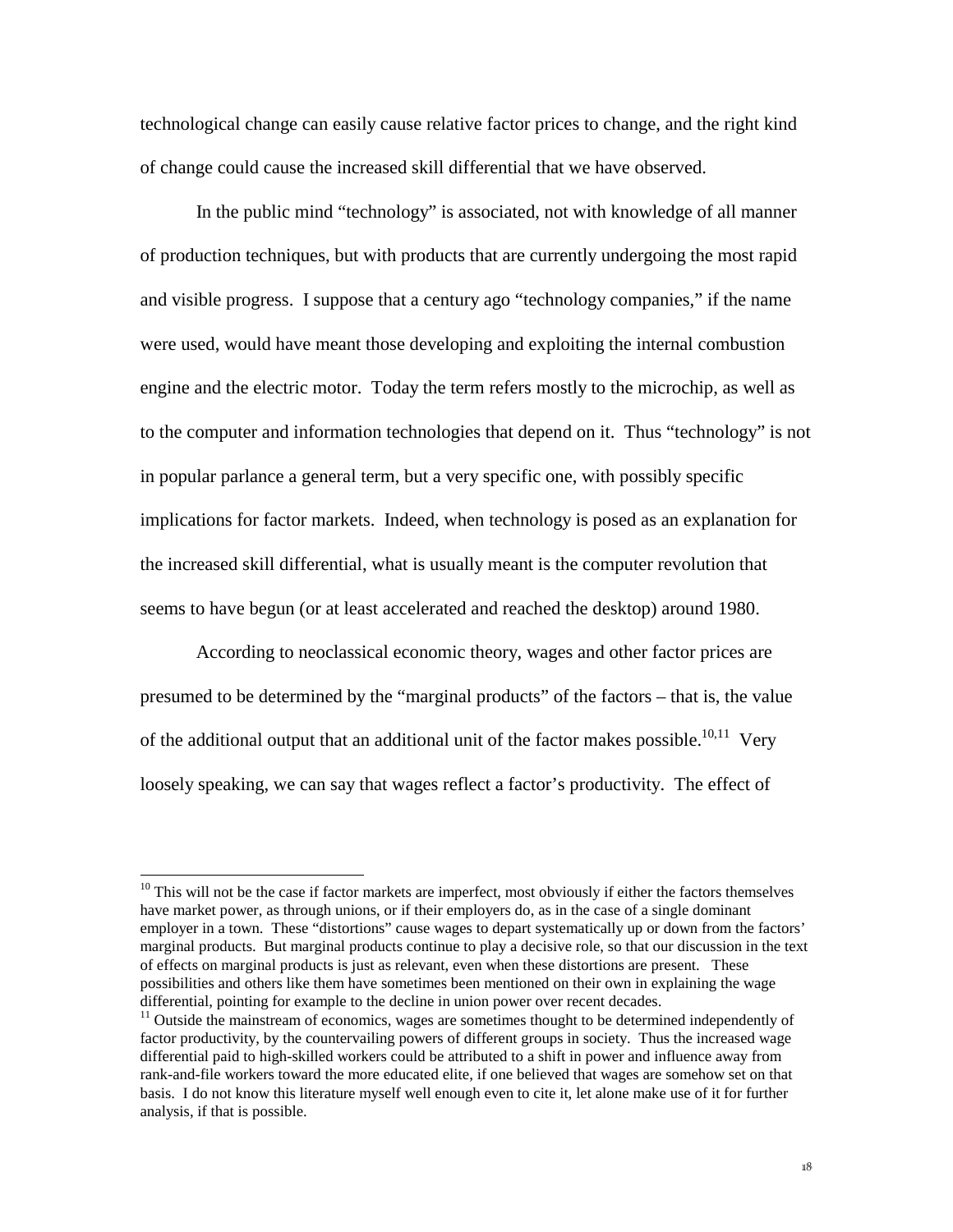technology on factor prices can therefore be examined in terms of its effects on productivity.

There are two ways that technology can affect a factor's productivity. One is through the direct effect on the amount that the factor is able to produce in a particular industry. The other is more indirect, as factor and goods markets throughout the economy adjust to keep all industries and factors viable. The second effect is somewhat subtle, and it is not what leaps to mind when thinking of technology and wages. But it may be more important than the direct effect.

To take the direct effect first, it is straightforward that technology can make certain factors more productive. The argument with regard to the wage differential can then be simply put. The computer revolution has made it possible for highly skilled workers, manipulating their environments with electronic devices, to produce far more than equally skilled workers could have previously, also replacing to a large extent the unskilled workers whose tasks are taken over by more intelligent machines. As a result, the productivity and wages of skilled workers rise, while those of unskilled workers do not.

A careful telling of this story is not that simple, and there are several possible ways that it could go wrong. Output per worker may go up, for example, without the marginal contribution of an additional worker rising, in which case the increased productivity and remuneration may go primarily to capital, not skilled labor. Or, computers may simplify tasks sufficiently that even unskilled workers can run them, in which case it may be they who benefit, not those with skills. And finally, the cost reductions that computers permit may to a large extent accrue to buyers, not sellers, in the

 $19$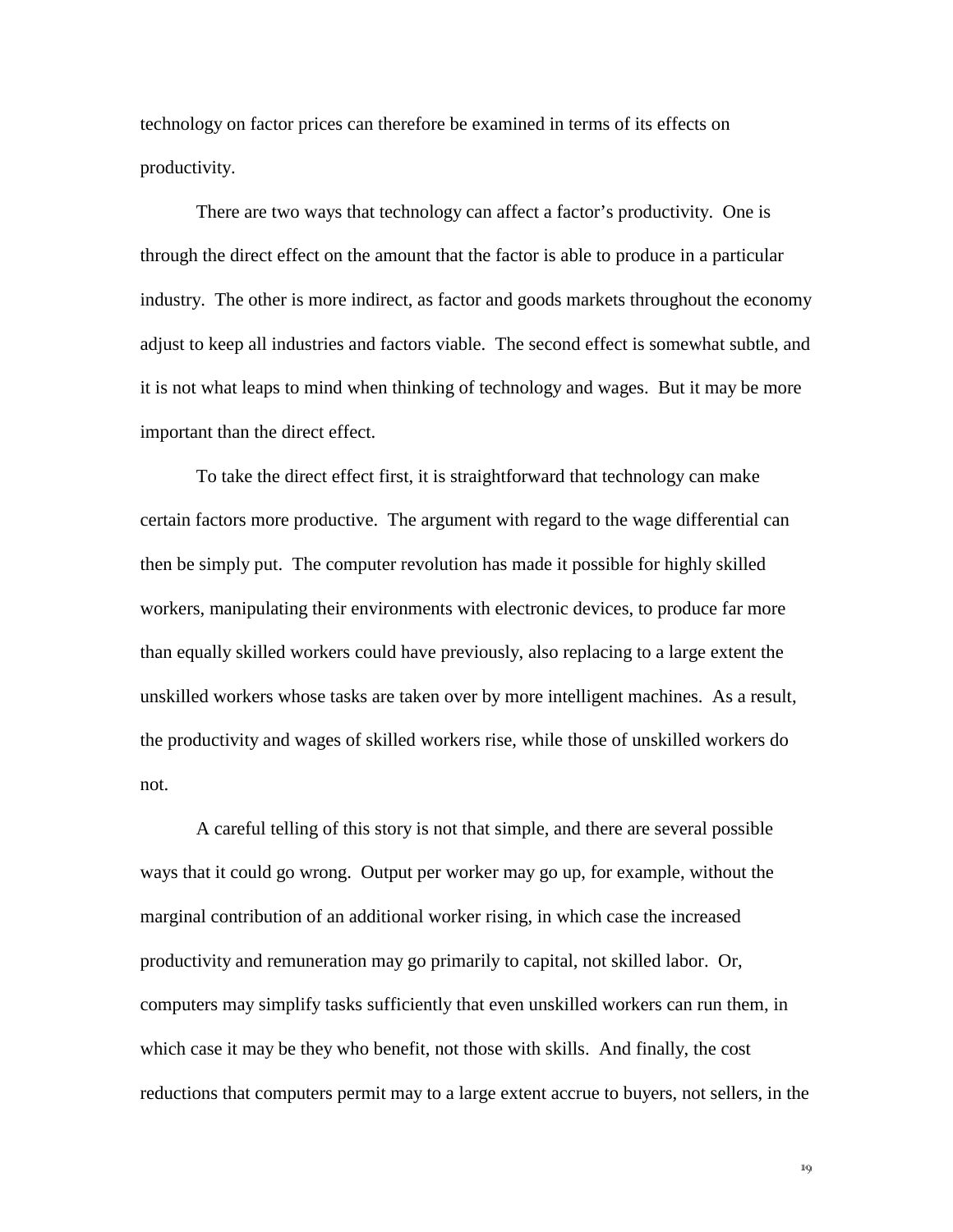form of lower prices. In that case, while physical productivity has increased, its value has not, and wages would not rise. All of these possibilities must be considered, and they make an unambiguous prediction based only on theory impossible. But the idea that this sort of technological change may have motivated much of the increased skill differential remains very plausible.

Turning now to the indirect effect of technology, this can be most easily understood, perhaps, by example. Suppose that technological progress occurs in some industries and not others. Suppose specifically that it happens in industries that employ higher than average proportions of skilled labor compared to unskilled labor, but that within those industries it raises the productivity of both kinds of labor. That would seem to raise the wages of both skilled and unskilled workers by the same amount, and indeed it would if it were not necessary to keep other industries from shutting down. Other industries that have not enjoyed the technological improvement, however, will find their costs raised above their prices when they have to pay these higher wages to keep their workers. Some of the firms in these industries will instead cut back production and lay off workers. Since by assumption these firms employ a relatively large number of unskilled workers, this will put downward pressure on the unskilled wage. Equilibrium will be restored when skilled wages have risen and unskilled wages have fallen, compared to the higher levels that both first achieved after the technological improvement. With both wages changing, the technology-favored skill-intensive industries will still cover their costs, while the fall in the relative wage of unskilled workers will keep the low-skill industries in business. This argument is rather

 $20$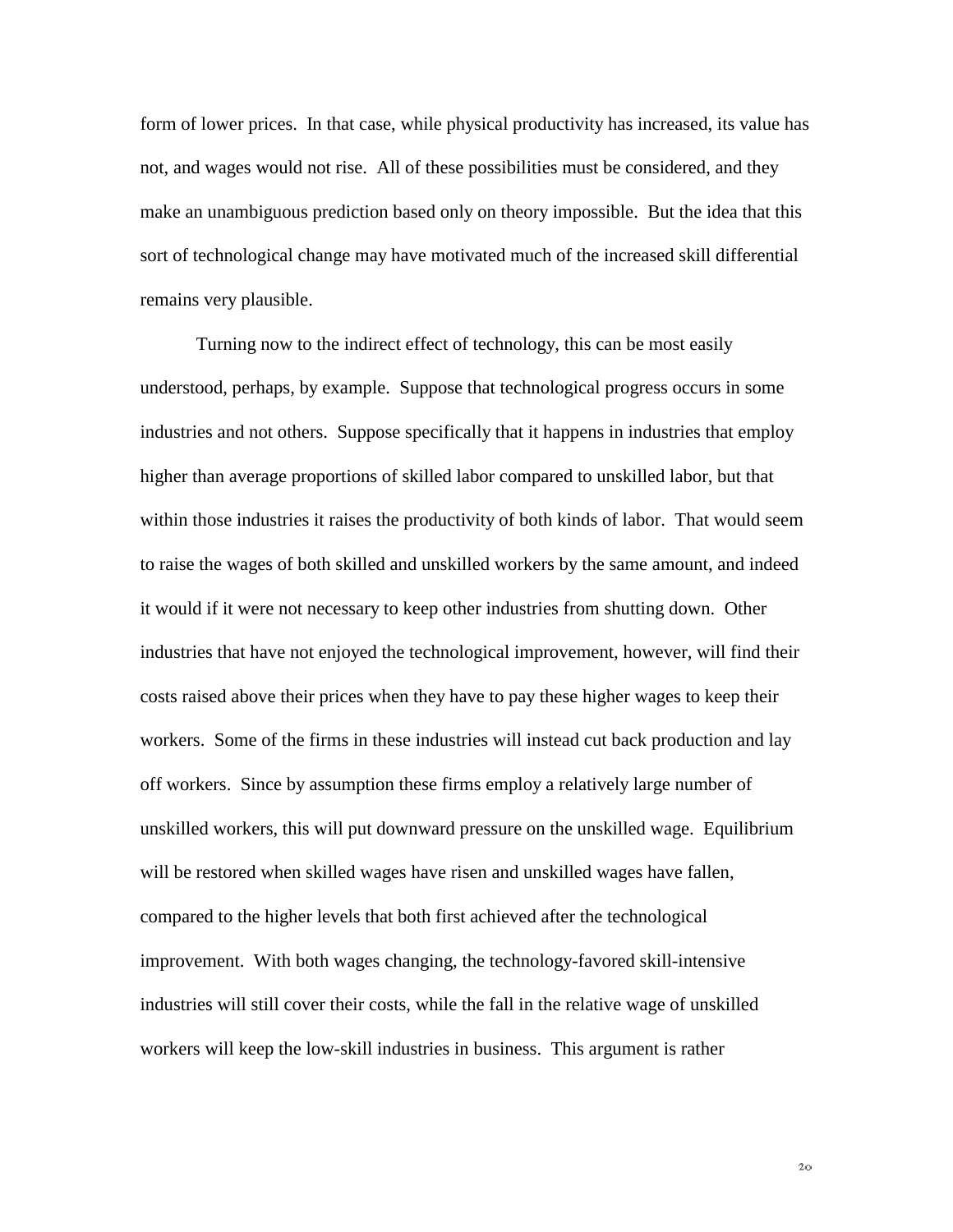convoluted,<sup>12</sup> but the bottom line – that progress in skill-intensive industries raises the skilled wage relative to the unskilled wage – may be plausible on its own. It is also very similar to the result displayed for changes in relative prices in Figure 5.

It is worth noting that both of these changes in technology, in addition to increasing the skill differential, could also cause significant changes in the volume of trade. These changes in trade due to technology might look very much like the changes in trade that would arise from trade liberalization or from foreign growth, as discussed above. Particularly if technology changes primarily in the developed countries, Deardorff and Hakura (1994) showed that one would observe exactly the same increases in both exports and imports that would follow from globalization. Therefore one cannot just look at changes in trade in order to determine whether "trade" or technology has been the cause of a change in wages.

Instead, what we really need to know in order to assess whether technology can account for the increased skill differential are two things about the technology change itself. First, how does it affect the productivities of skilled and unskilled workers within the industries where it occurs? If technological progress has raised the productivity of skilled workers more than (or instead of) unskilled workers, and especially if it has done so across the board in all industries, then it can easily account for an increased skill differential. Second, in what kinds of industries has technology improved the most? If progress has occurred primarily (or only) in skill-intensive industries, then this too could account for an increased differential. Unfortunately, these are hard questions to answer at all, let alone to quantify the changes sufficiently to connect them to the changes in the

 $12$  It attempts to replicate in words the mathematics of the two-sector trade model. It is shown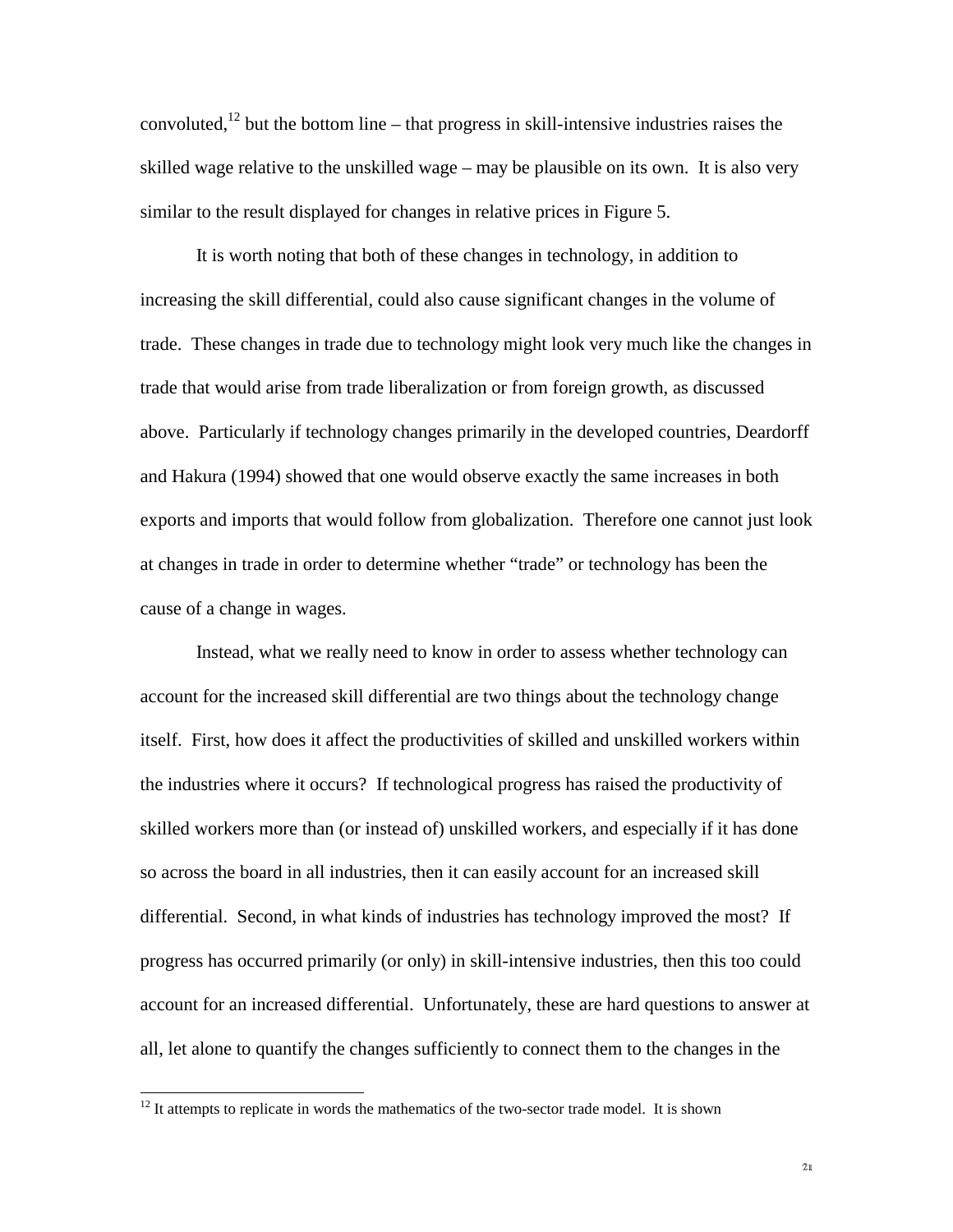skill differential that have been observed. There is therefore not much empirical work along these lines to be reported in Section IV.

#### **IV. Empirical Evidence**

There have been several surveys of empirical work on this issue, including Deardorff and Hakura (1994), Burtless (1995), and most recently Johnson and Stafford (1998). I will not attempt to cover the same ground, but will only try to indicate what kinds of things have been done and what main conclusions have emerged.

The first to address this topic were labor economists, such as Murphy and Welch (1991), Borjas et al. (1992), and Bound and Johnson (1992). Their method was to build on the supply and demand approach to labor markets shown here in Figure 4. They estimated the amounts of different kinds of labor needed to produce goods that entered into international trade, and used this to estimate shifts in supply or demand for labor due to trade, then to infer changes in wages. Their findings were not all, of course, quite the same, but the consensus from these and other contributions by labor economists was that observed changes in trade could account for a significant part, but far from all, of the observed increase in the U.S. skill differential. Unfortunately, as noted above, since changes in trade can themselves be caused by changes in technology, these results really do not tell us whether the cause was "trade" – in the sense used here of globalization – or technology.

Trade economists such as Lawrence and Slaughter (1993), Bhagwati and Dehejia (1994), and Krugman and Lawrence (1993) also noted as stated above that one should

diagrammatically in Deardorff and Hakura (1994).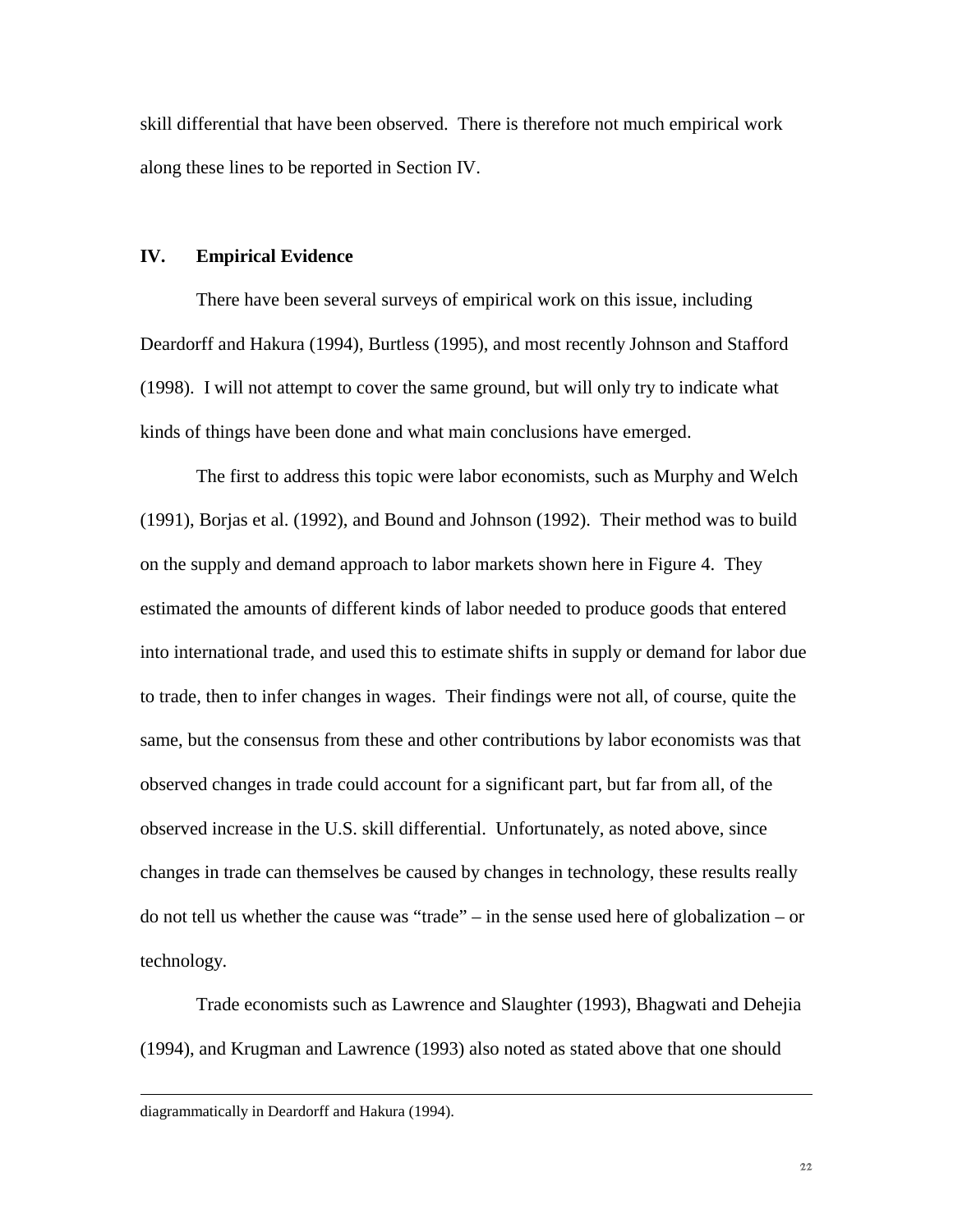look at prices, not quantities, in assessing effects on wages. According to the data that these investigators looked at, relative prices of unskilled-labor-intensive goods did not in fact fall over the 1980s. Therefore, one could not blame the decline in the unskilled wages on world markets.

Unfortunately, data in international markets are never very good, and these findings too were criticized. Sachs and Shatz (1994) found much to criticize, but most especially the price series used by Lawrence and Slaughter. Using what they argued to be better data, they did find a decline in the world prices of low skill goods. Attacking the problem from a variety of different perspectives, they concluded, like the labor economists before them, that "trade" could account for a significant portion of the rise in the skill differential. A second critic has been Leamer (1994) who found much to object to in all of the other papers mentioned. While he claimed that the "jury is still out" regarding the sizes of the effects of trade and technology on wages, he has been much more sympathetic than most to the idea that events in world markets may have had large effects on wages in the United States.

With few exceptions, this still growing literature has focused almost exclusively on various aspects of trade, and hardly at all on technology. Bound and Johnson (1992) set the pattern when they constructed empirical measurements not only of trade but of all the other potential causes of the skill differential that they could find, with the exception of technology. Having failed by then to explain the entire increase in the differential, they concluded that the rest must be due to technology.

Few have attempted to confront technology directly, and none have done so successfully in the sense of measuring the location and nature of technological change

 $2_{\overline{3}}$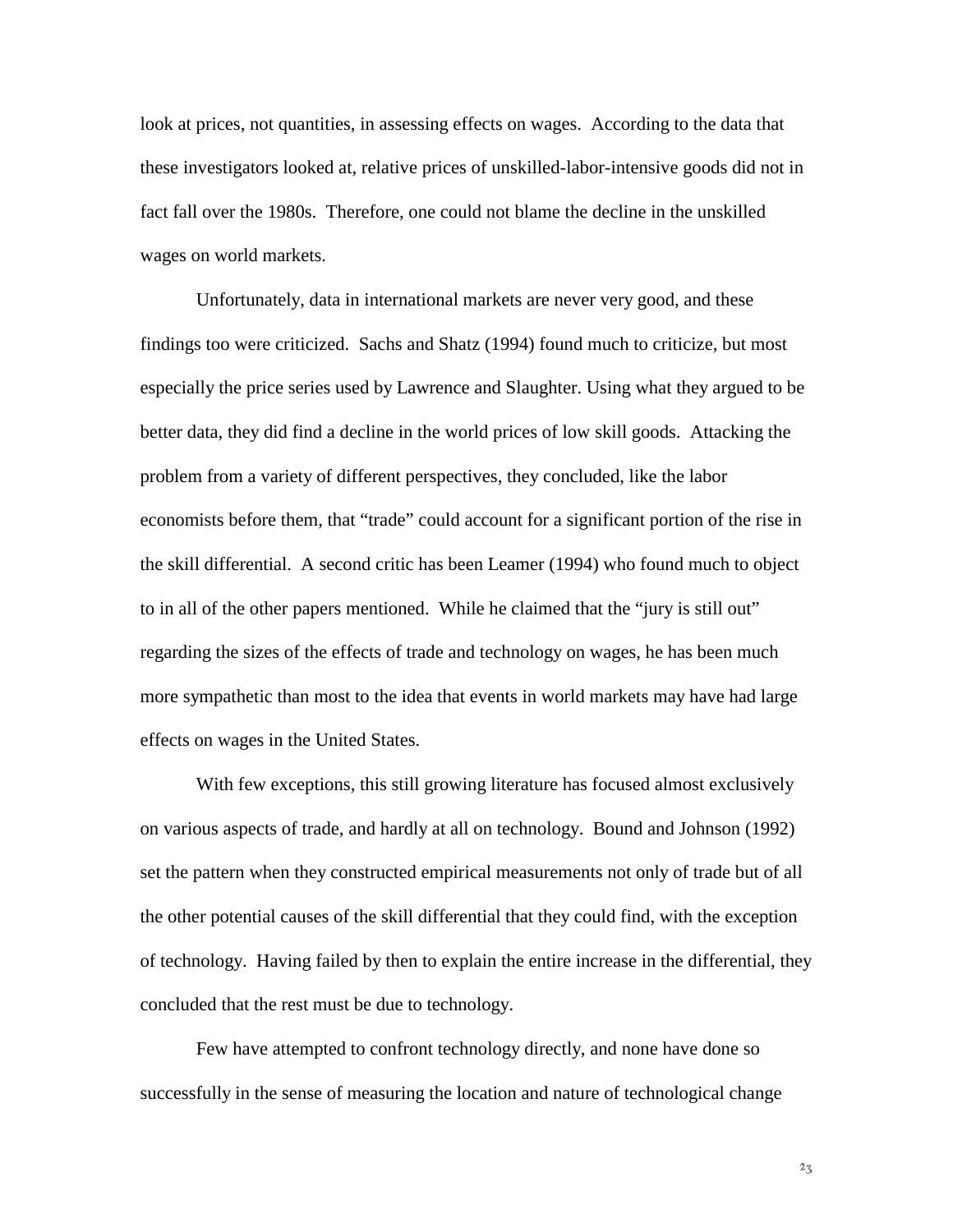that may have occurred, so that we could infer its effects on factor markets. Leamer (1994) noted this problem and provided his own empirical analysis of the effects of technological change, but he was himself unsatisfied with the ability of available data to address its effects on inequality. Feenstra and Hanson (1997) provide one of the few attempts to measure the effects of technology empirically in this context, using the shift toward high-technology capital such as computers. They find this, as well as a particular aspect of trade in the form of outsourcing, to be significant determinants of the increased skill differential.

Where does all this leave us? Leamer is correct that we are still largely in the dark. But if I had to characterize our ignorance, I would do so as follows. It seems likely that both trade and technology have contributed to the increased skill differential, both in substantial amounts, with technology probably contributing a bit more than trade. I am skeptical of other causes having contributed to it at all, but my range of uncertainty around each of these statements is very large.

#### **V. Does It Matter?**

Two assumptions often seem implicit in this debate. One is that the increased skill differential itself is bad, and that we should try to do something with public policy to reduce it. The other seemingly implicit assumption is that what we should do to reduce it depends on the cause. To the extent that trade has been the cause of the increased skill differential, then we should restrict trade. If the cause has been technology, then we should do something else. It seems to me that the first of these assumptions is questionable, while the second is simply wrong. If that is the case, then this debate over

 $24$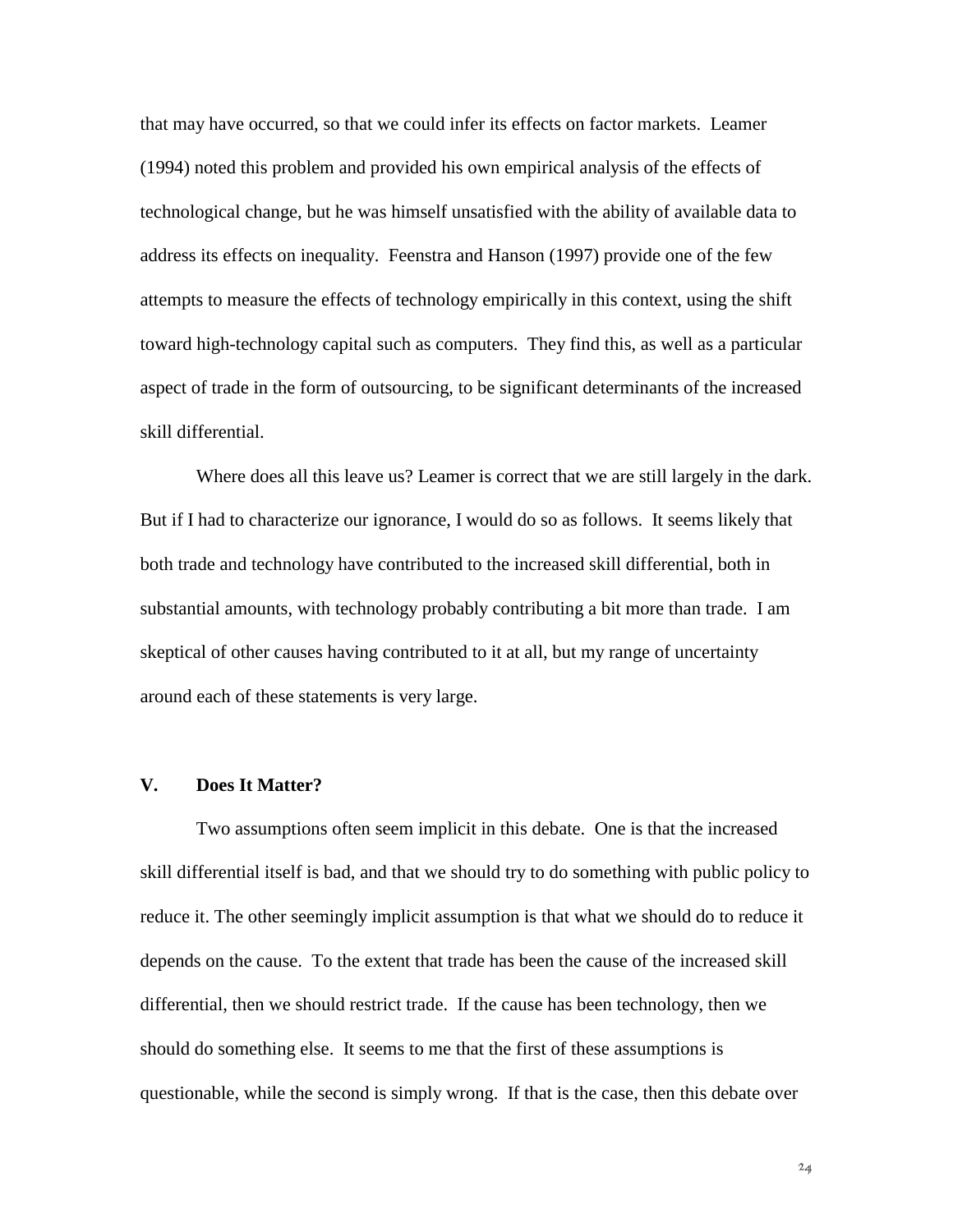the causes of the increased skill differential is largely of academic interest only. The important policy question is what, if anything, should be done about it, and this is independent of the cause. Given our ignorance, that is fortunate.

#### *The Skill Differential*

Consider first the increased skill differential itself. It has certainly contributed to an increase in inequality, and I do see that as undesirable. Not that all inequality is bad, by any means. Without some inequality of incomes, nobody has an economic incentive to do anything that will raise their income, and productivity in our economy would slow down substantially, if not come to a complete halt. I do believe that there are all sorts of incentives besides income that keep many of us working long and hard. But there are also plenty of unpleasant jobs that need doing that would surely not get done without financial incentives. Thus some inequality is necessary in a successful economy, but I believe – subjectively, to be sure – that we in the United States have more than enough.

For there are costs as well as benefits to inequality, and not only to the poor themselves. The poor suffer psychologically as well as economically, as do their children, who have not themselves participated in any contributing cause for the poverty that some might blame on their parents. The suffering of the poor also spills over onto the rest of society in the form of crime and other forms of social disruption.

But granted that inequality in the United States is excessive, and that it is increased by a higher differential wage paid to skilled workers, is it then true that reducing that differential is a good way to bring down inequality? Perhaps not. Inequality arises not only from unequal incomes, but also from unequal wealth. The best hope for a person with low wealth to raise it is first to acquire a higher income and then to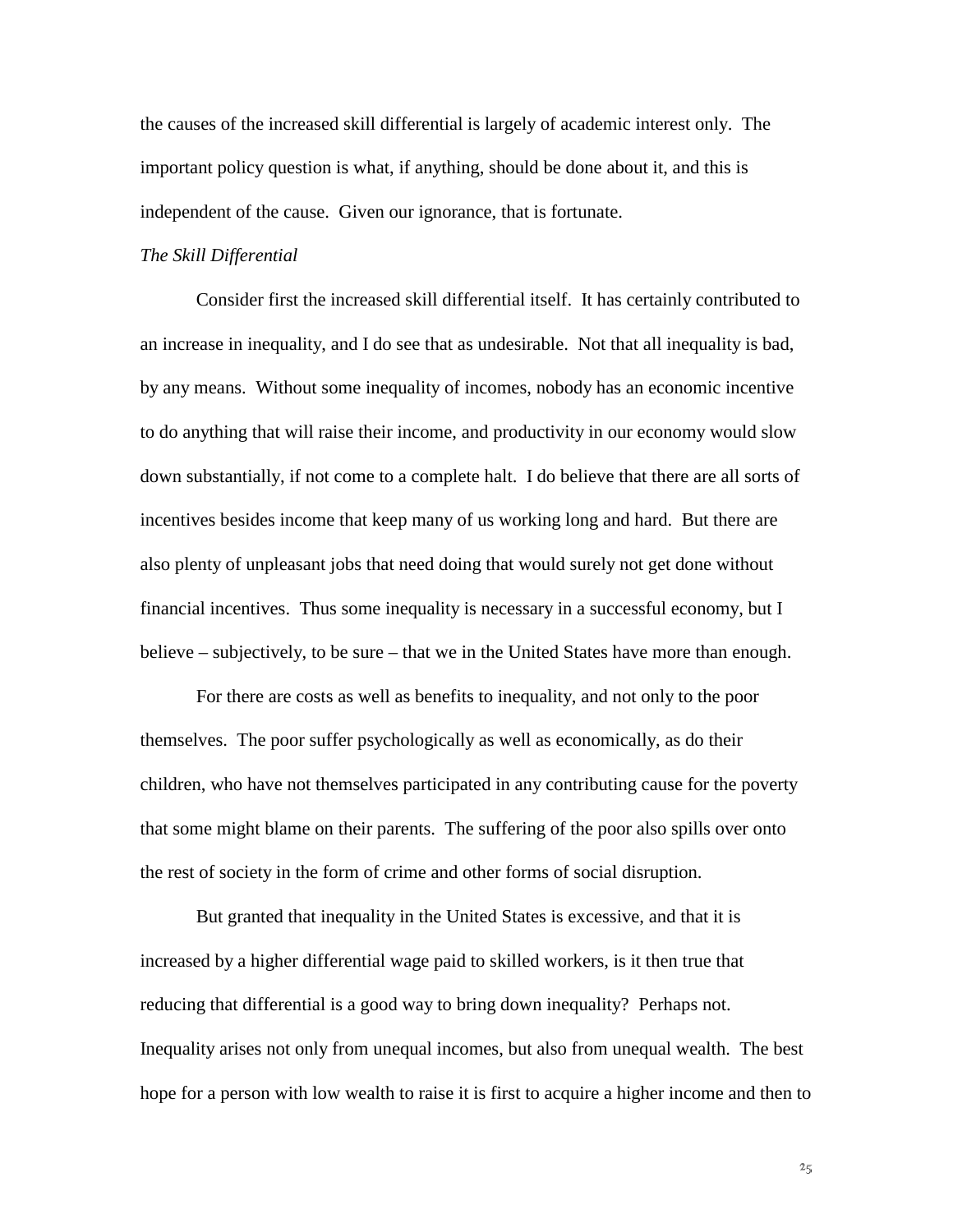save it. High returns to skilled labor may actually be the best opportunity available for the poor to move up in the distribution of income and wealth. To reduce the skill differential may therefore only close off this avenue toward enrichment and thus lock the distribution of wealth into its current pattern.

Furthermore, quite aside from the issue of inequality, we also have the issue of the productivity and growth of the economy as a whole. As recent writings on the theory of economic growth have stressed, $^{13}$  these depend largely on the willingness and ability of the population to increase their "human capital," which is just another word for skill. The larger the skill differential, the larger the incentive to become skilled, and the more rapidly is the whole economy likely to grow.

These arguments are rather obvious, but they are no less valid on that account. It may well be that we should applaud the increased relative wage paid in recent years to skilled workers, even though most of us writing about it have undoubtedly benefited from it. If so, then the issue of trade versus technology in causing the increase may be an exercise of assigning credit, rather than blame.

#### *Trade Versus Technology*

But let me now assume for the sake of argument that the increased differential is undesirable. What then are we to make of the trade versus technology issue?

At one level the answer seems obvious: if you have a problem, attack the cause. That certainly is good advice in many contexts, where addressing the symptoms instead of the cause may be ineffective or worse. Sometimes it is not possible, but in this case, at least if the cause is increased trade, we could easily stop it. Just erect trade barriers. You

<sup>&</sup>lt;sup>13</sup> See Barro and Sala-I-Martin (1995).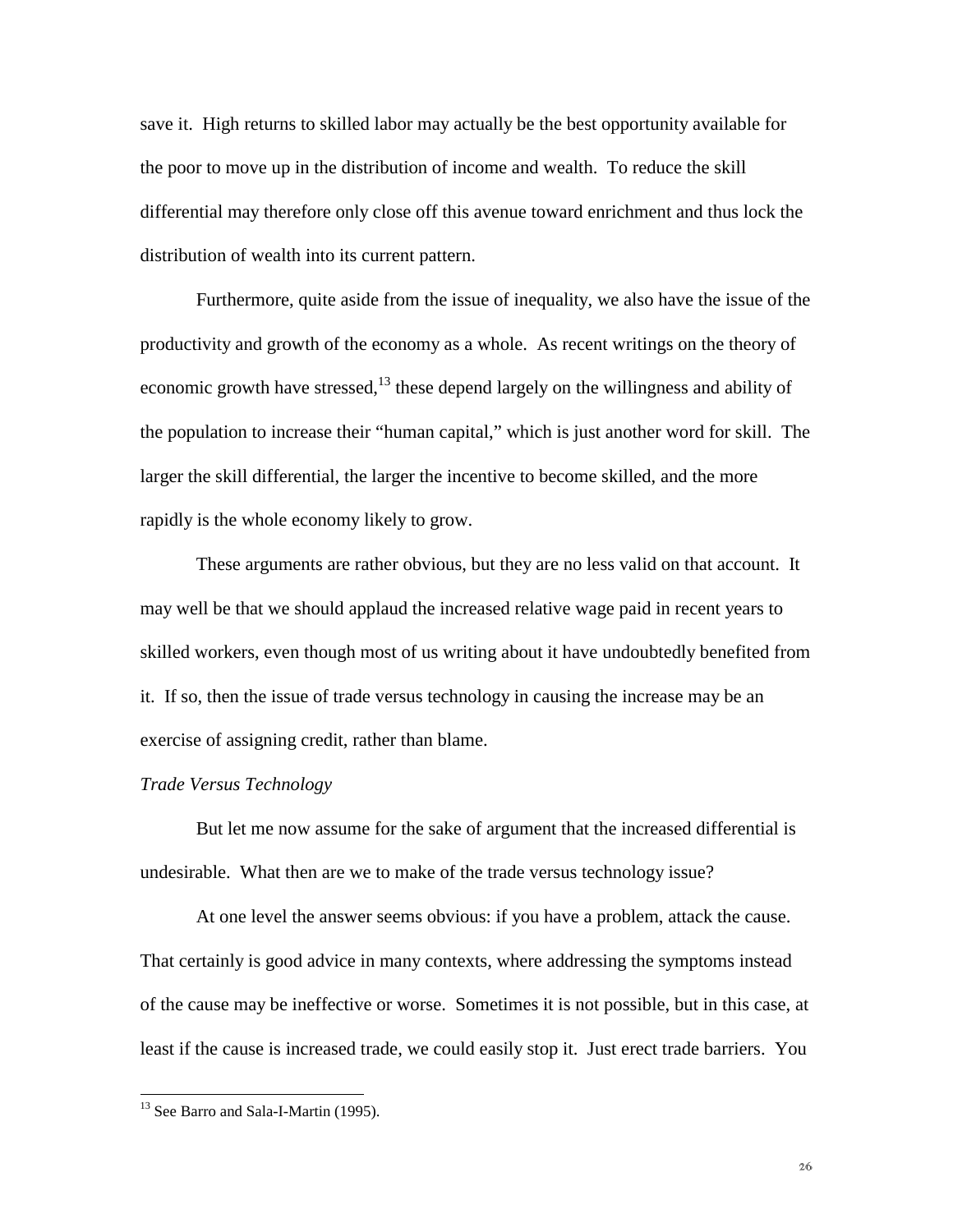will not expect me, as a trade economist, to favor that course of action, but it does seem to make sense.

Furthermore, there actually is quite a respectable body of economic thought that seems to argue the same thing. Throughout economics we deal with "distortions," such as externalities, imperfections in competition, etc., by noting the principle of the Second Best: that in the presence of distortions policies that otherwise would be optimal may be sub-optimal, or even make things worse. The important corollary of this is that the best way to deal with distortions, wherever possible, is to attack them directly, using policies that will offset them and, thereby, effectively remove them from the scene. Thus for example we derive the "polluter pays" rule for dealing with negative externalities, taxing those who cause pollution in an amount that reflects its social cost.

Trade economists use this principle to argue against restricting trade for all sorts of purposes, where trade restrictions might conceivably be beneficial, but are never optimal. A tariff on agriculture, for example, can keep small farmers in business. But a better way to keep them from failing (if that is the problem being addressed) is to subsidize them directly. A restriction on imports of oil can keep marginal drillers of oil from capping their wells and retain a domestic oil industry in case of war. But economic welfare will be greater if that problem is addressed more directly by subsidizing oil production or, better still, by stockpiling oil.

Thus trade economists are accustomed to telling others to attack directly the true source of their problems, in order to deflect them from interfering with trade. But what if the true source of the increased skill differential (now assumed to be a problem) is trade

 $2\gamma$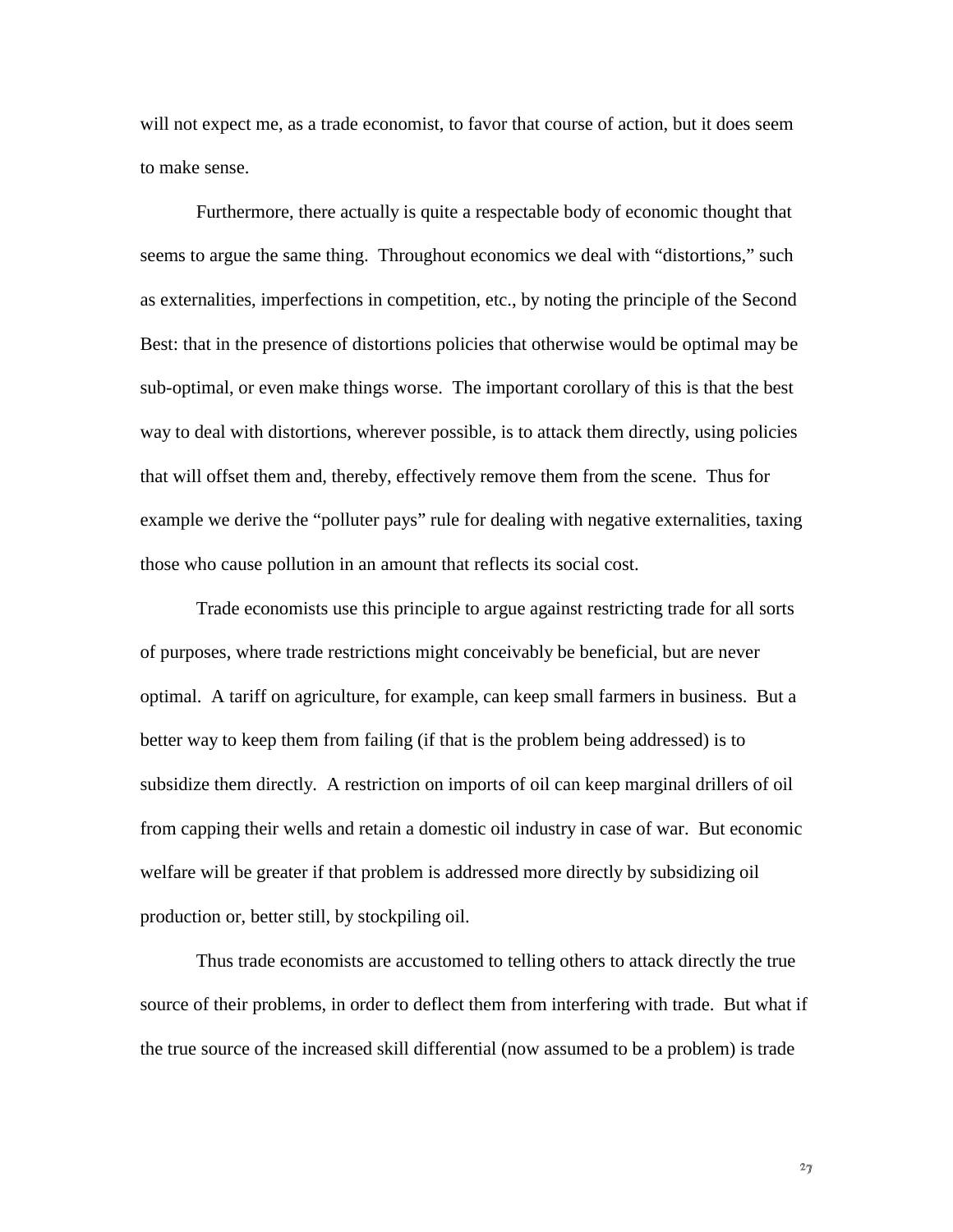itself? Then does not consistency require that we accept trade restriction as the most appropriate policy for dealing with this problem?

I think not. For while trade may be the cause of the increased differential, it has other effects as well, and these are desirable. This is not pollution, which presumably is unambiguously and only harmful. Rather, this is trade, which provides cheaper imports to consumers and revenues to exporting producers, among other effects. Indeed, on the whole and aside from the assumed adverse effect on the skill differential, trade theory tells us conclusively that (under certain assumptions that need not concern us here $^{14}$ ) freer trade is desirable for a country. Therefore, if the increased skill differential had resulted from our own reduction of trade barriers, as in the first of the listed causes given in section III, then to prevent it by keeping trade barriers in place would cost us the gains from trade. There must be a better way to deal with the problem of the increased differential.

Put differently, the principle of attacking the cause of a problem only makes sense when the cause itself is at best welfare neutral. If the cause yields other benefits, then one should think again. Likewise the corollary of the Second Best does not really say that first-best policy should attack the cause. Rather, it should attack the distortion, that is, the part of the economy that is out of whack. In the case of the skill differential, once we decide that an increased differential is undesirable, it is that we should address with our policy, as directly as we can manage, precisely in order to avoid the adverse consequences of dealing with it indirectly and making other matters worse. Restricting trade would do the latter.

<sup>&</sup>lt;sup>14</sup> See Deardorff (1997) for more on these assumptions.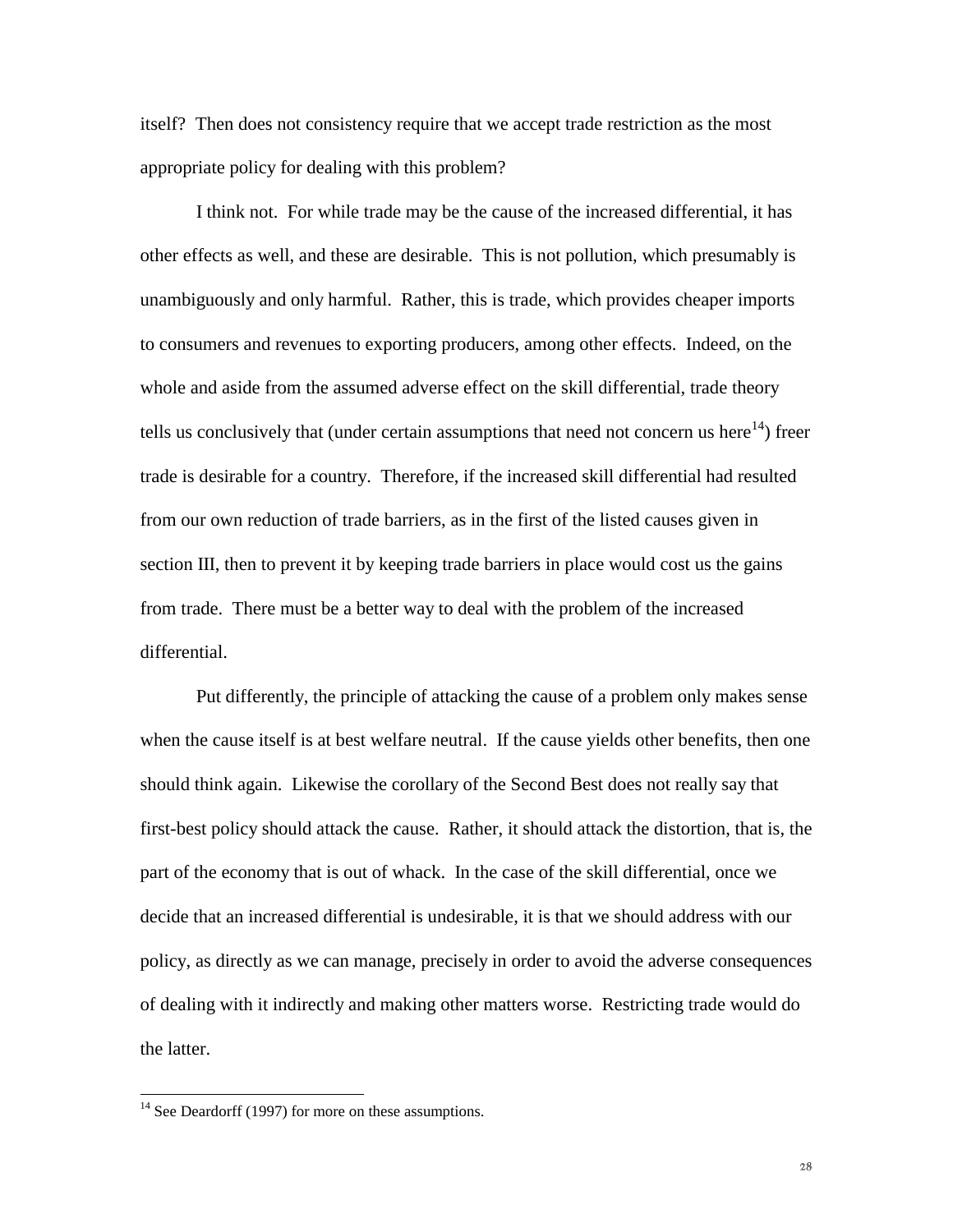If this is hard to see, then it is only because many are so accustomed to viewing trade with distrust, in spite of the best efforts of we trade economists. Suppose I had turned the discussion around and asked: If the cause of the increased differential has been exclusively technological progress, should we therefore restrict technology? Most would surely answer "No," for they understand that technology is on the whole beneficial. It is only because they forget this about trade that many would have the opposite response for it.

So what policy should be used for dealing with the increased skill differential if we do indeed believe it to be undesirable? My argument so far only says that the best policy should not depend on the cause, but it does not say what that policy is.

Could it be a trade restriction, which then should presumably be used even if it is technology that has caused the problem? In principle, yes it could. If the social cost to society of the increased differential is large enough compared to the gains from trade, then it might be beneficial on net to restrict trade in order to reduce the differential. This would be equally true, even if the increased differential had been caused solely by technology. We only require that a trade restriction have this effect on the differential at all, which it surely would in a skill-abundant developed country like the United States. Could a trade restriction be the best policy for this purpose? I will argue in a moment that this is unlikely, but of course if it were somehow the only policy available, then it would be the best by default.

However, pursuing the usual reasoning of the second best, it is easy to argue that other policies are preferable to a trade restriction, even for reducing the skill differential. Suppose that one has identified a certain trade restriction – say a 10% tariff on all imports

 $2q$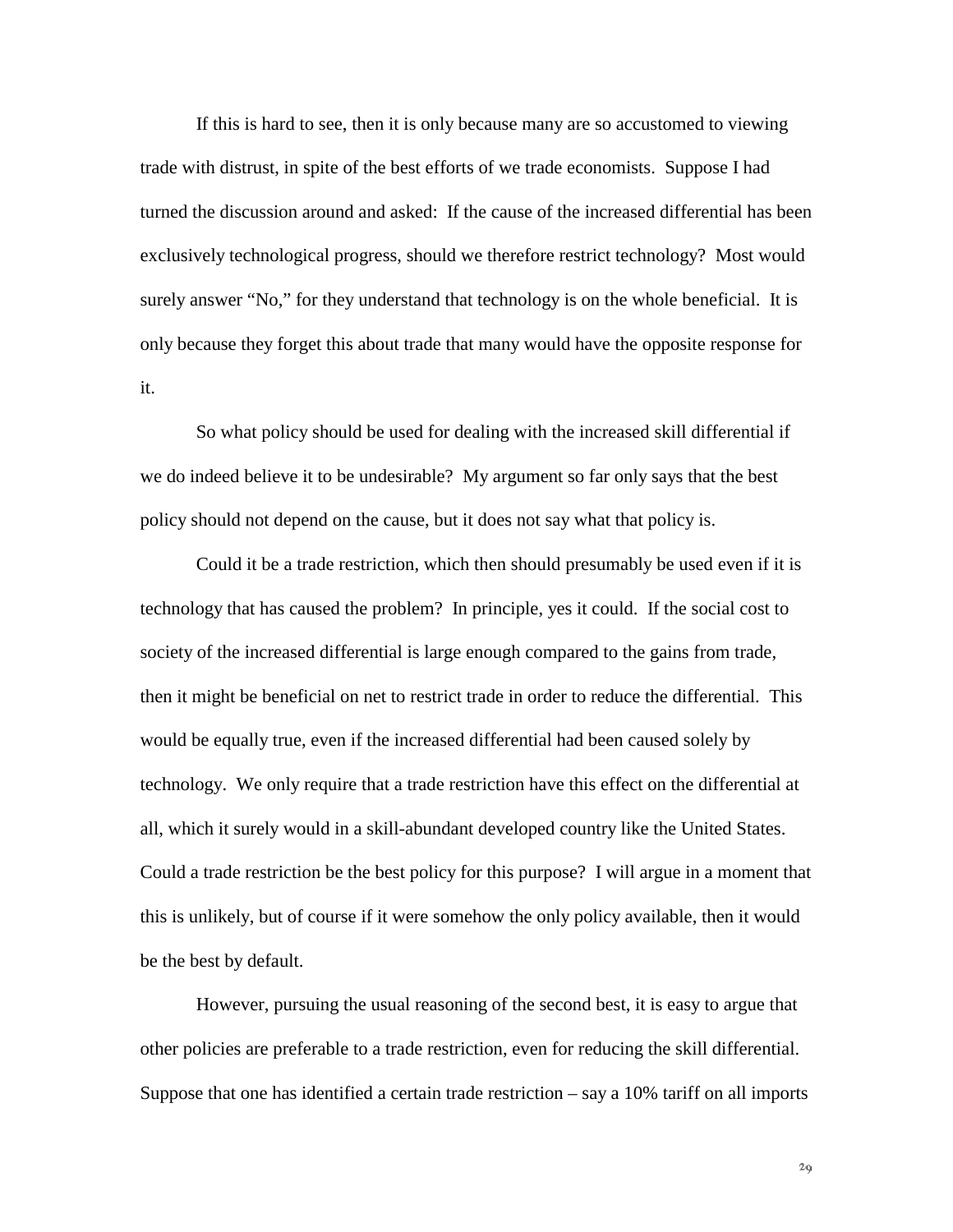– as generating a reduction in the skill differential that creates greater benefits than the accompanying lost gains from trade. This 10% tariff reduces the relative wage of skilled labor by some amount, say  $15\%$ .<sup>15</sup> Then it can be shown that either a 15% tax on the wages of skilled labor, or a 10% tax on the production of skill-intensive goods, will yield the same reduction in the take-home wage differential as the tariff, without as great a cost to consumers.<sup>16,17</sup>

Therefore, if we really believe that the increased relative wage paid to skilled workers is undesirable, then the optimal policy for correcting it is a direct tax on skilled wages, or perhaps a tax on production of skill intensive goods. This is true regardless of whether the increase in the relative skilled wage has been caused by changes in technology or by changes in "trade," whatever that second term may mean. If these policies do not sound as attractive as restricting trade, it is because the full effects of restricting trade are not being taken into account. And if the policies do not sound desirable in their own right, then one should rethink whether the increased skill differential was so bad after all.

<sup>&</sup>lt;sup>15</sup> Typically, though not important for this argument, in the standard model of international trade a percentage price change (such as is caused by a tariff) causes a larger percentage change in relative factor prices. This has been called the magnification effect by Jones (1965) and is at the heart of why the Stolper-Samuelson Theorem tells us about real, not just relative, factor prices.

<sup>&</sup>lt;sup>16</sup> This assumes that the tariff would not have changed world prices. If the tariff does change world prices, then its effect on domestic prices of goods and factors will be smaller, and smaller domestic policies will do the job.

 $17$  The factor tax is preferable to the production tax since it causes a smaller distortion of producer behavior. I mention both, however, because it may be impossible for the taxing authorities to distinguish skilled from unskilled workers once they start taxing one group and not the other. This is a point made in another context by Naito (1996), who shows that once such incentive problems are allowed for, taxes on production may do better at redistributing income than taxes on factors.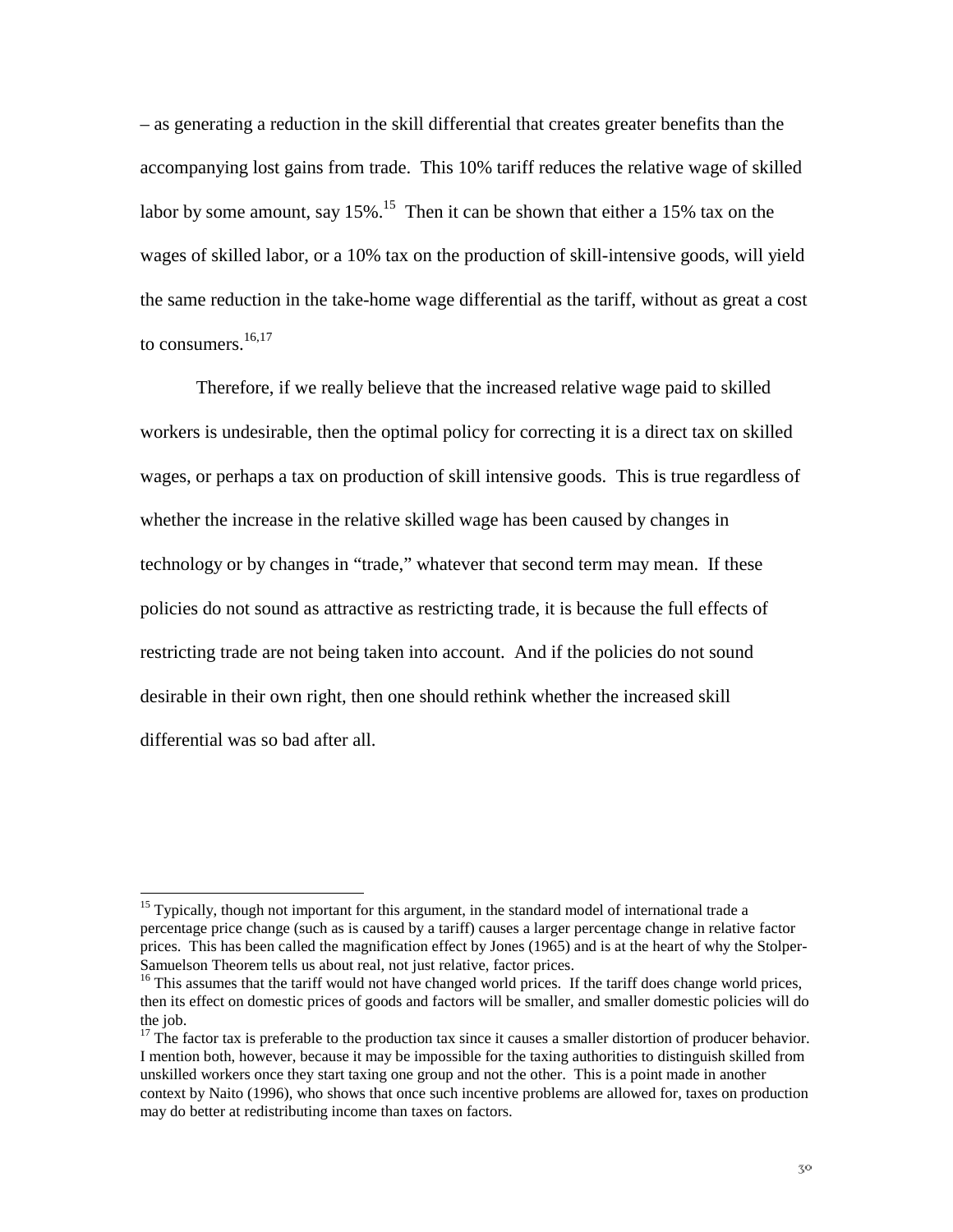## Table 1 Percent Change in Mean Earnings, 1980-1990, Relative to the Mean Earnings of Operators, United States (full time workers)

| <b>Managers</b> | 24             |
|-----------------|----------------|
| Technical       | 2 <sub>1</sub> |
| Service         | 14             |
| Precision       |                |
| Farm            |                |

Source: Lawrence (1995), from CPS Tapes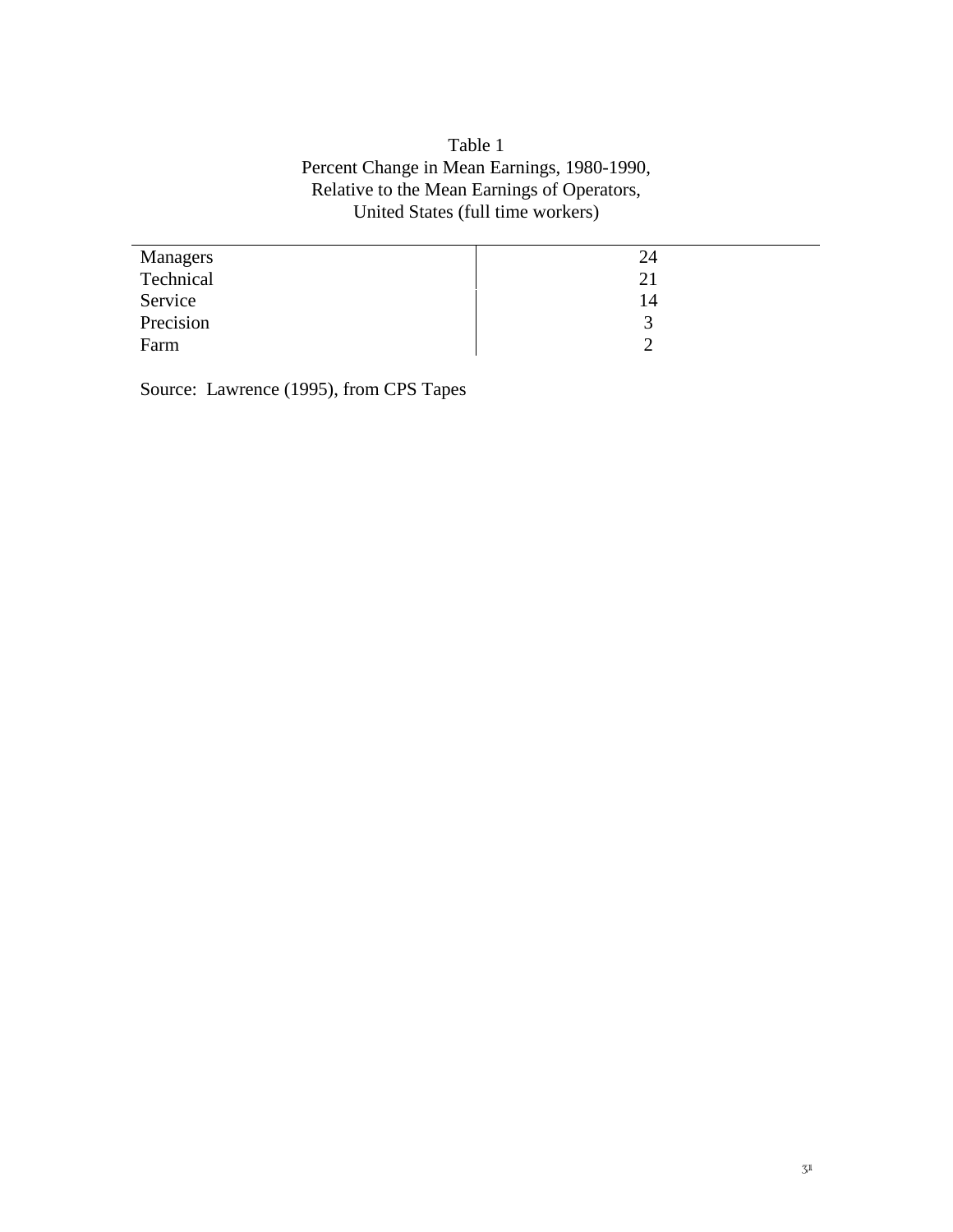## Table 2 "Trade": Sources of Globalization

- 1. Reduction in United States barriers to imports such as tariffs and non-tariff barriers (quotas, voluntary export restraints, etc.)
- 2. Reduction in trade barriers in less-developed countries abroad
- 3. Increased capacity to produce in less-developed countries abroad, due to
	- ∗ Population growth
	- ∗ Capital accumulation
	- ∗ Transfer of technology from developed countries
	- ∗ Foreign direct investment by developed countries
	- ∗ Outsourcing by developed countries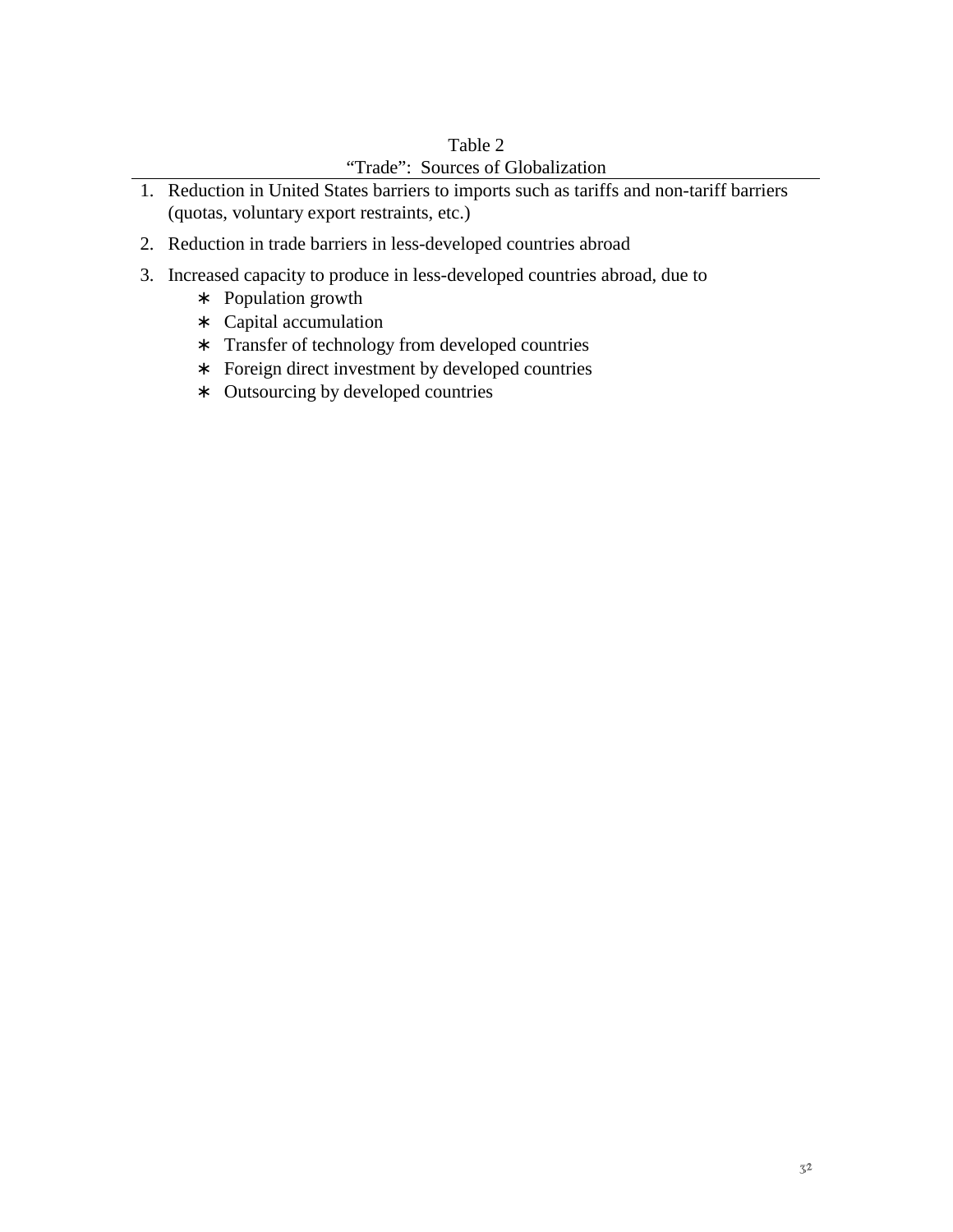

Source: Harrigan and Balaban (1997, Figures 1 and 2). Based on data from March Current Population Survey.

Figure 1 Real and Relative Wages, 1963-1995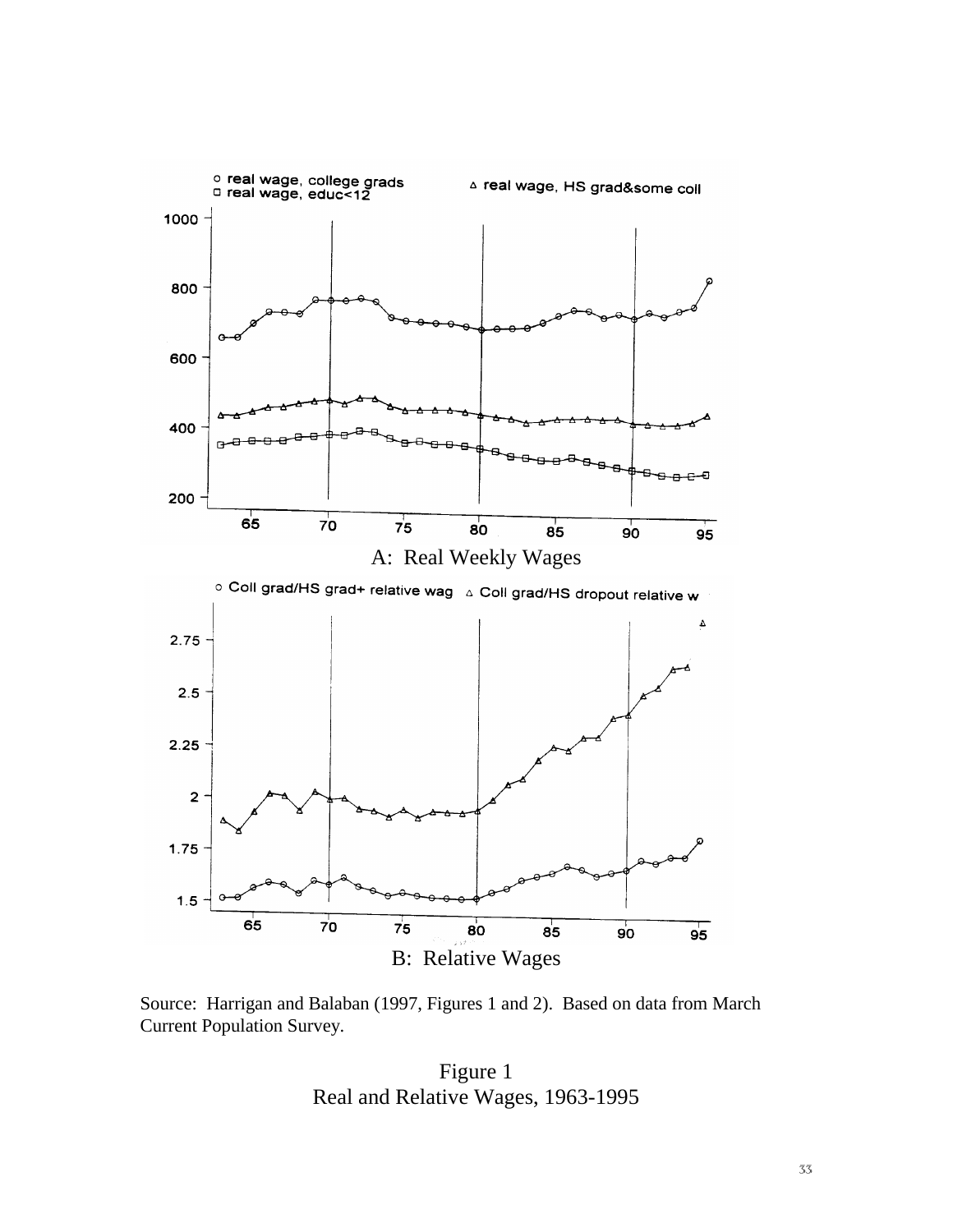

A: Ratio of Nonproduction to Production Wages



B: Ratio of Nonproduction to Production Employment

Source: Lawrence and Slaughter (1993). Taken from the Trade and Immigration Database of the National Bureau of Economic Research.

> Figure 2 Relative Wages and Employment of Production and Nonproduction Workers, 1958-1989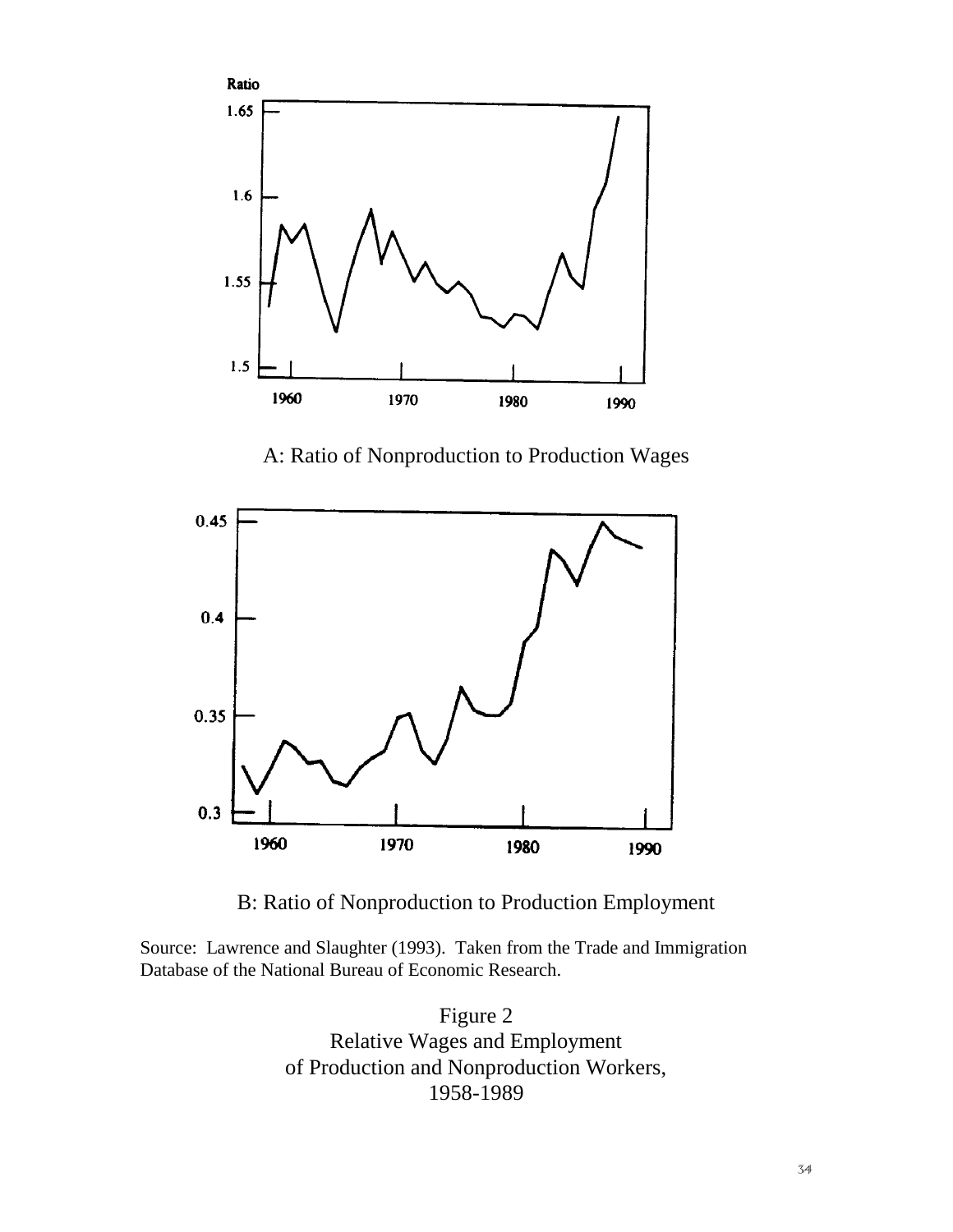

Source: Harrigan and Balaban (1997, Figure 3). Based on data from March Current Population Survey.

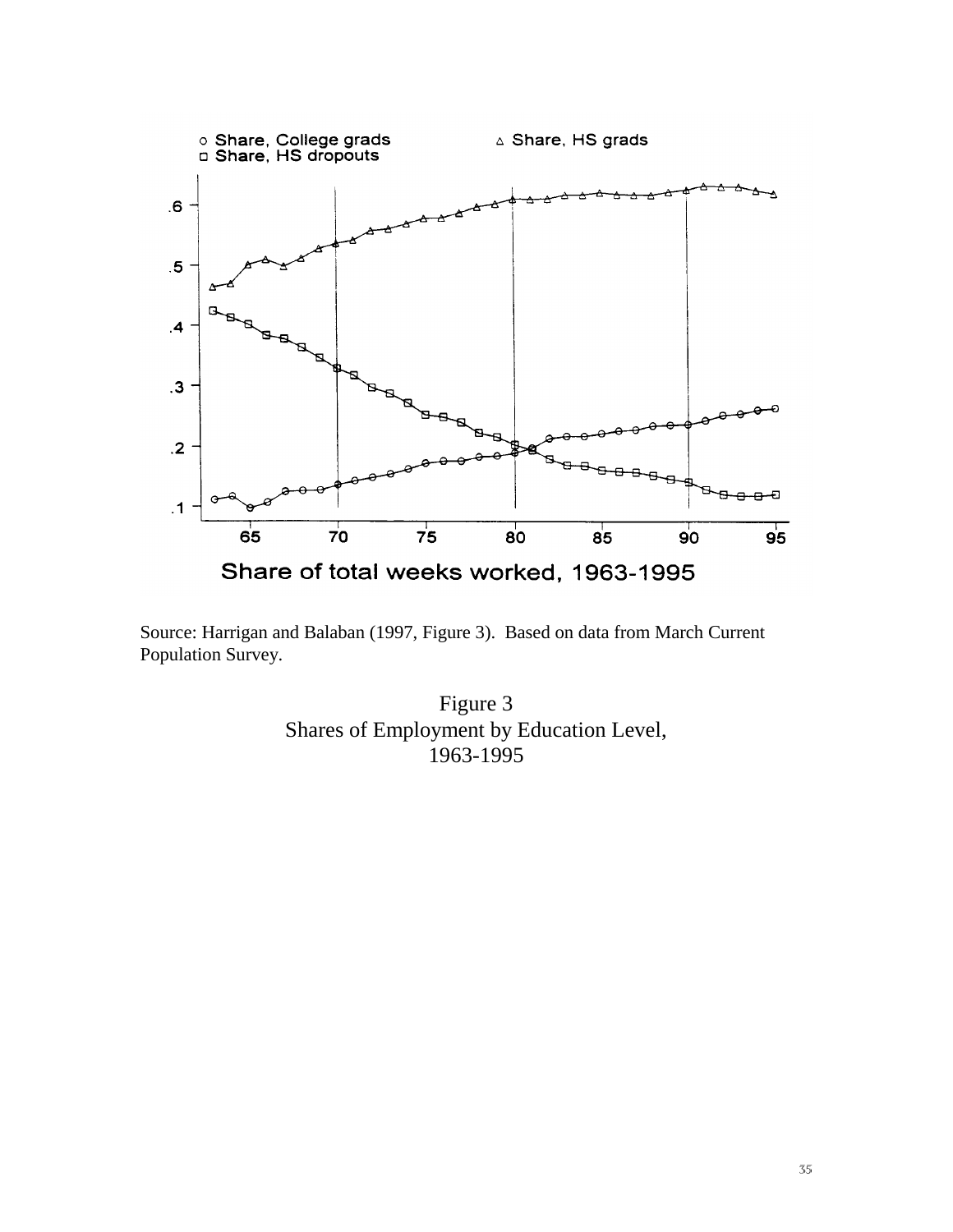

Figure 4: Responses of Relative Wages to Shifts in Relative Supply and Demand



Figure 5: Response of Relative Wages to a Change in Relative Prices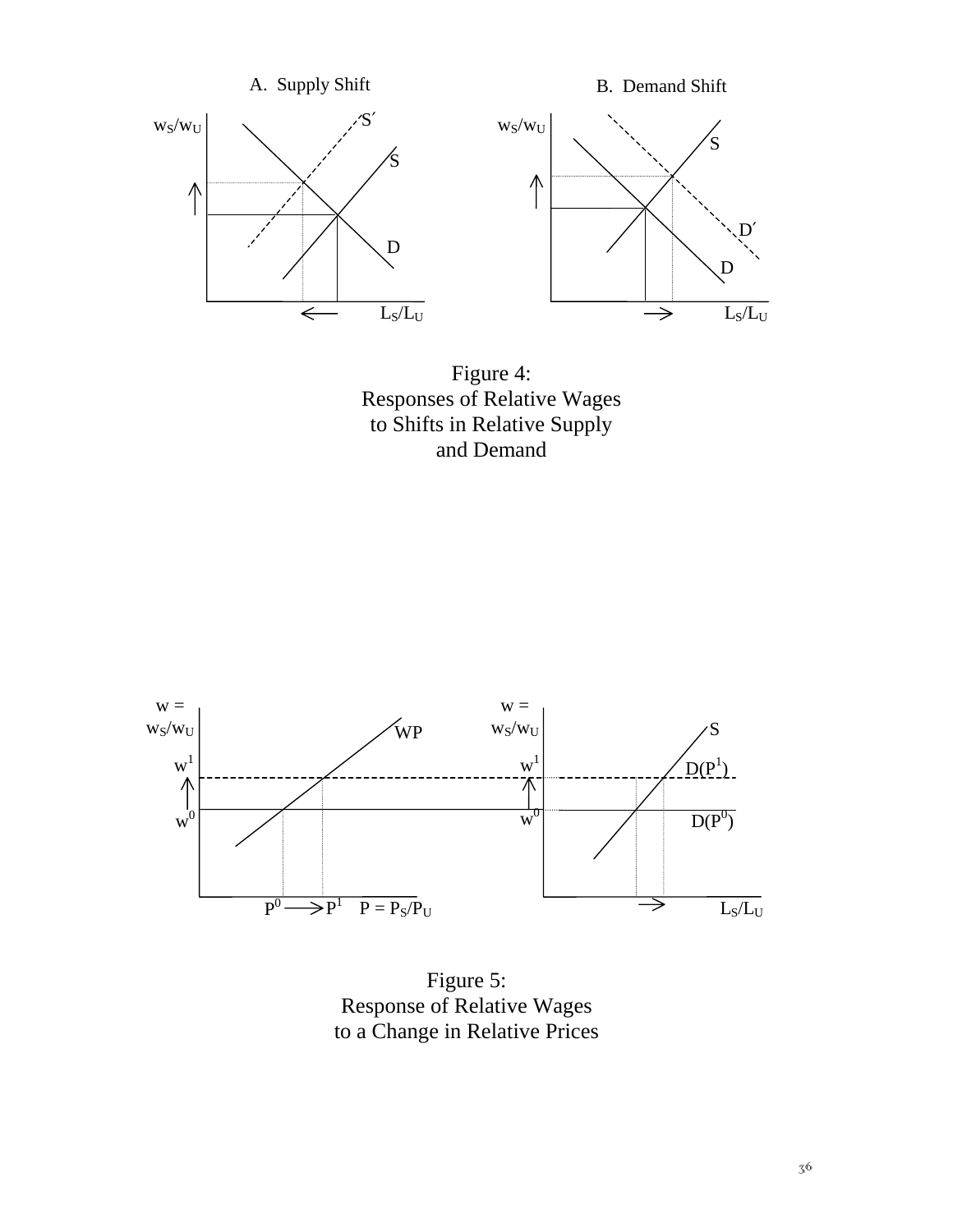#### **References**

- Barro, Robert and Xavier Sala-I-Martin 1995 *Economic Growth*, New York: McGraw Hill.
- Bhagwati, Jagdish N. and Vivek H. Dehejia 1994 "Freer Trade and Wages of the Unskilled—Is Marx Striking Again?" in Jagdish Bhagwati and Marvin H. Kosters, eds., *Trade and Wages: Leveling Wages Down?* Washington, D.C.: The AEI Press, pp. 36-75.
- Borjas, George J., Richard B. Freeman, and Lawrence F. Katz 1992 "On the Labor Market Effects of Immigration and Trade," in George J. Borjas and Richard B. Freeman, eds., *Immigration and the Work Force: Economic Consequences for the United States and Source Areas*, Chicago: University of Chicago Press, pp. 213-44.
- Bound, John, and George Johnson 1992 "Changes in the Structure Wages During the 1980's: An Evaluation of Alternative Explanations," *American Economic Review* 82: pp. 371-392.
- Burtless, Gary 1995 "International Trade and the Rise in Earnings Inequality," *Journal of Economic Literature* 33 (June), pp. 800-816.
- Deardorff, Alan V. 1997 "The Benefits and Costs of Following Comparative Advantage," the Sweetland Inaugural Lecture, in Department of Economics, *The Economic Outlook for 1998*, Forty-Fifth Annual Conference on the Economic Outlook, Ann Arbor, MI.
- Deardorff, Alan V. and Dalia S. Hakura 1994 "Trade and Wages -- What Are the Questions?" in Jagdish Bhagwati and Marvin H. Kosters, eds., *Trade and Wages: Leveling Wages Down?* Washington, D.C.: The AEI Press, pp. 76-107.
- Deardorff, Alan V. and Robert M. Stern 1994 *The Stolper-Samuelson Theorem: A Golden Jubilee*, Ann Arbor: University of Michigan Press.
- Feenstra, Robert C. and Gordon H. Hanson 1997 "Productivity Measurement, Outsourcing, and Its Impact on Wages: Estimates for the U.S., 1972-1990," NBER Working Paper No. 6052, June.
- Harrigan, James and Rita A. Balaban 1997 "U.S. Wages in General Equilibrium: Estimating the Effects of Trade, Technology, and Factor Supplies," in process, September 1997.
- Johnson, George E. and Frank Stafford 1998 "The Labor Market Implications of International Trade," in O. Ashenfelter and D. Card, eds., *Handbook of Labor Economics*, vols. III and IV, North-Holland, 1998.